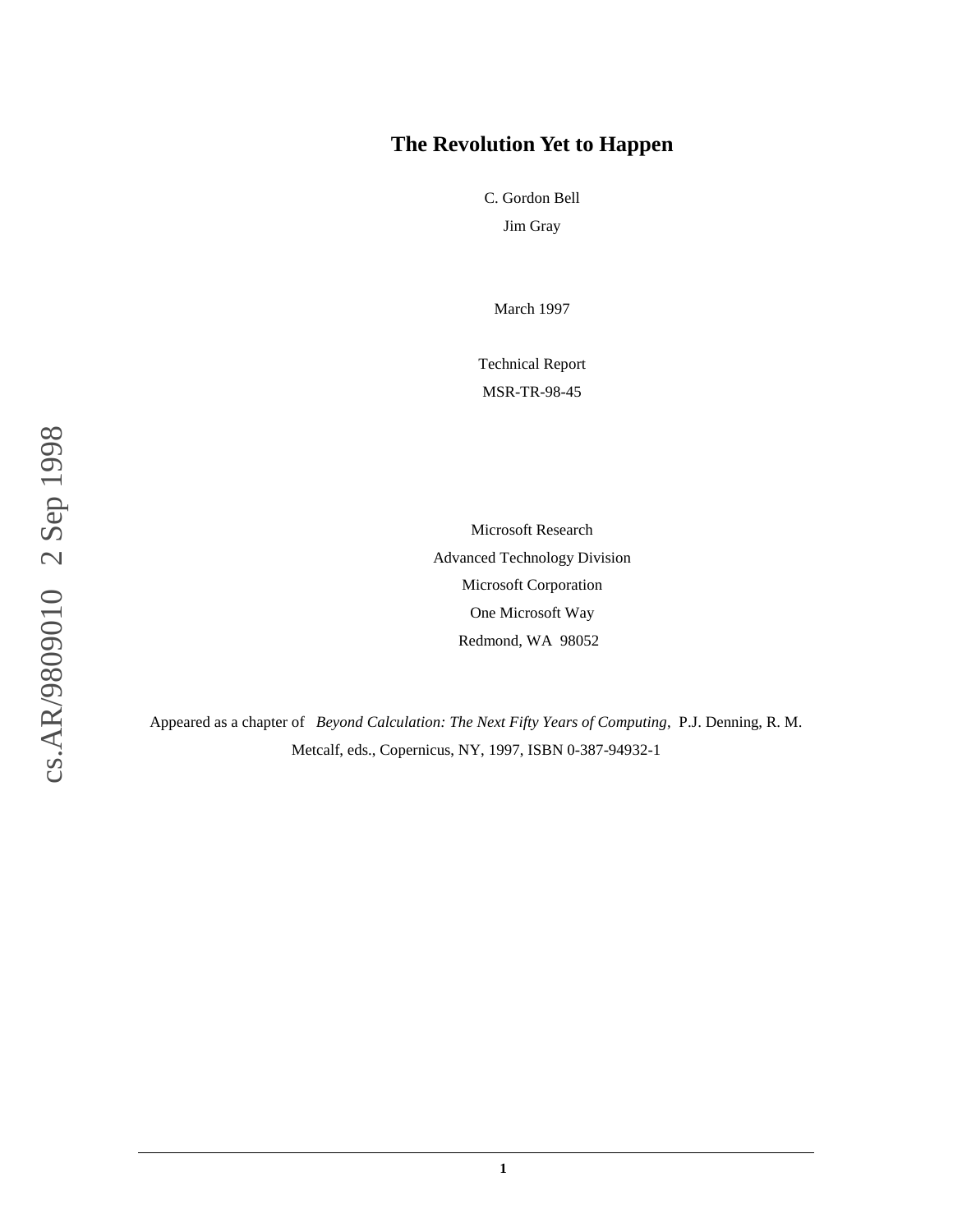## **Gordon Bell and Jim Gray Bay Area Research Center, Microsoft Corp.**

## **Abstract**

By 2047, almost all information will be in cyberspace (1984) -- including all knowledge and creative works. All information about physical objects including humans, buildings, processes, and organizations will be online. This trend is both desirable and inevitable. Cyberspace will provide the basis for wonderful new ways to inform, entertain, and educate people. The information and the corresponding systems will streamline commerce, but will also provide new levels of personal service, health care, and automation. The most significant benefit will be a breakthrough in our ability to remotely communicate with one another using all our senses.

The ACM and the transistor were born in 1947. At that time the stored program computer was a revolutionary idea and the transistor was just a curiosity. Both ideas evolved rapidly. By the mid 1960s integrated circuits appeared -- allowing mass fabrication of transistors on silicon substrates. This allowed low-cost mass-produced computers. These technologies enabled extraordinary increases in processing speed and memory coupled with extraordinary price declines.

The only form of processing and memory more easily, cheaply, and rapidly fabricated is the human brain. Peter Cohrane (1996) estimates the brain to have a processing power of around 1000 million-million operations per second, (one Petaops) and a memory of 10 Terabytes. If current trends continue, computers could have these capabilities by 2047. Such computers could be "on body" personal assistants able to recall everything one reads, hears, and sees.

# **Introduction**

-

For five decades, progress in computer technology has driven the evolution of computers. Now they are everywhere: from mainframes to pacemakers; from the telephone network to carburetors. These technologies have enabled computers to supplement and often supplant other information processors, including humans. In 1997 processor speed, storage capacity, and transmission rate are evolving at an annual rate of 60% (doubling every 18 months, or 100 times per decade).

It is safe to predict the computers at ACM 2047 will be at least 100,000 times more powerful than those of today**<sup>1</sup>** . However, if processing, storage, and network technologies continue to *evolve* at the annual factor of 1.60 rate known as Moore's Law (Moore, 1996), then the computers at ACM 2047 will be 10 billion times more powerful than those of today!

A likely path, clearly visible in 1997, is the creation of thousands of essentially zero cost, specialized, system-on-a-chip computers we call MicroSystems. These one chip, fully-networked, systems will be everywhere embedded in everything from phones, light switches, motors, and building walls. They'll be the eyes and ears for the blind and deaf. On-board networks of them will "drive" vehicles that communicate with their counter-parts embedded in highways and other vehicles. The only limits will be our ability to interface computers with the physical world – i.e. the interface between cyberspace and physical space.

**<sup>1</sup>**The Semetech (1994) National Semiconductor Roadmap, predicts that by 2010 a factor of 450 more transistors will reside on a chip than in 1997. This is based on an annual growth in transistors per chip of a factor of 1.6. Only a factor 225, or an annual improvement of 1.16 would required over the remaining 37 years.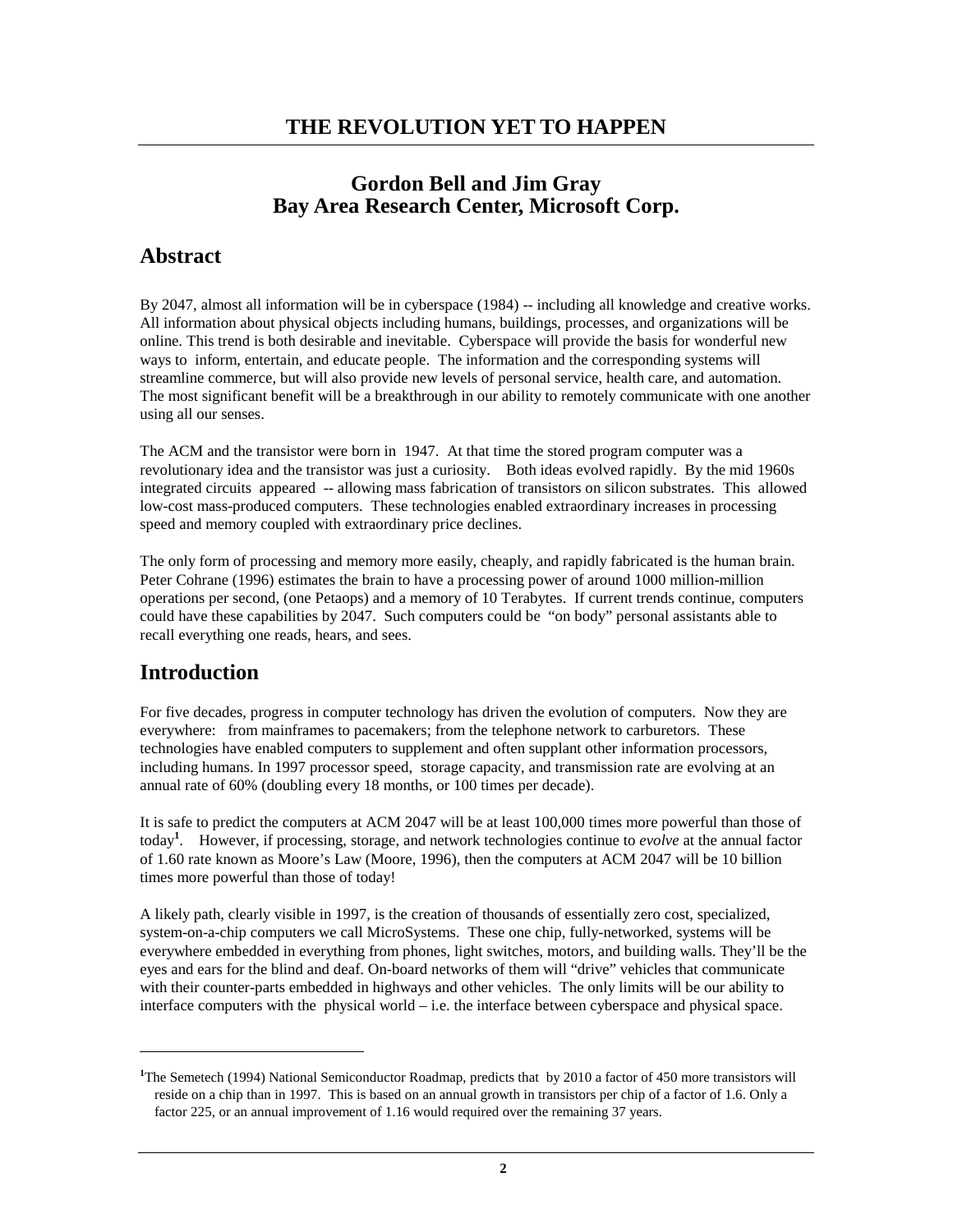Algorithm speeds have improved at the same rate as hardware, measured in operations to carry out a given function or generate and render an artificial scene. This double hardware-software acceleration further shortens the time it will take to reach the goal of a fully cyberized world.

This chapter's focus may appear conservative because it is based on extrapolations of clearly established trends. It assumes no major discontinuities, and assumes more modest progress than the last 50 years. It isn't based on quantum computing, DNA breakthroughs, or unforeseen inventions. It does assume serendipitous advances in materials, and micro-electromechanical systems (MEMS) technology.

 Past forecasts by one of us (GB) about software milestones such as computer speech recognition tended to be optimistic. The technologies usually took longer than expected. On the other hand, hardware forecasts have usually been conservative. For example, in 1975, as head of R & D at Digital Equipment, Bell forecast that a \$1,000,000 eight megabyte, time-shared computer system would sell for \$8,000 in 1997, and that a single user 64 kilobyte system such as an organizer or calculator would sell for \$100. While these 22 year old predictions turned out to be accurate, Bell failed to predict that high volume manufacturing would further reduce prices and enable sales of 100 million personal computers per year.

Vannevar Bush (1945) was prophetic about the construction of a hypertext based, library network. He also outlined a speech to printing device and head mounted camera. Charles Babbage was similarly prophetic in describing digital computers. Both Bush and Babbage were rooted in the wrong technologies. Babbage thought in terms of gears. Bush's Memex based on dry photography for both storage and retrieval was completely impractical. Nonetheless, the inevitability and fulfillment of Babbage's and Bush's dreams have finally arrived. The lesson from these stories is that our vision may be clear but our grasp of future technologies is probably completely wrong.

The evolution of the computer from 1947 to the present is the basis of a model that we will use to forecast computer technology and its uses in the next five decades. We believe our quest is to get all knowledge and information into cyberspace. Indeed, to build the ultimate computer that complements "man".

# *A View of Cyberspace*

Cyberspace will be built from three kinds of components (as diagrammed in figure 1)

- <sup>n</sup> *computer platforms and the content they hold made of processors, memories, and basic system software;*
- *hardware and software interface transducer technology that connects platforms to people and other physical systems; and*
- <sup>n</sup> *networking technology for computers to communicate with one another.*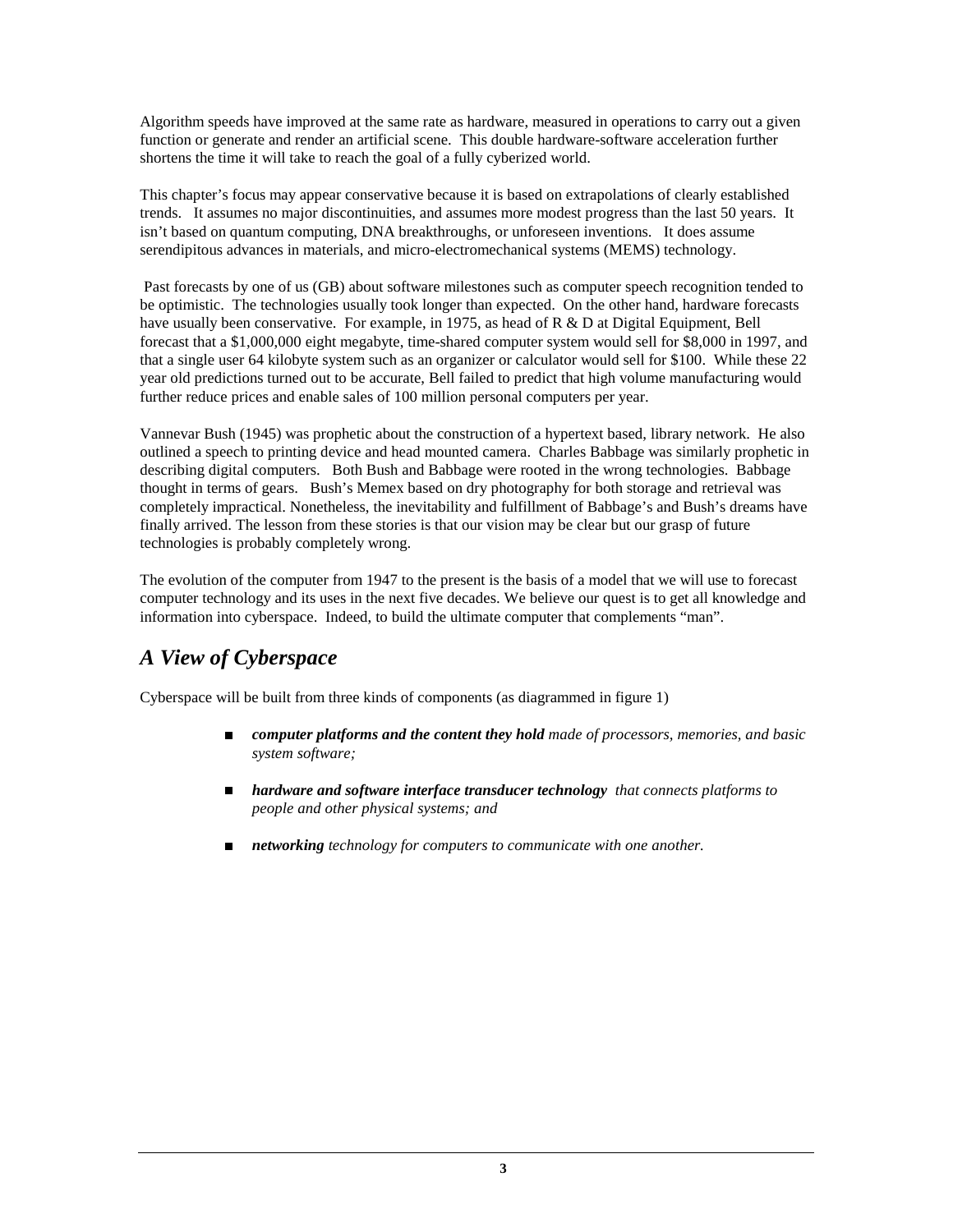

**Digital interfaces to people and rest of physical world**

*Figure 1. Cyberspace consists of a hierarchy of networks that connects computer platforms that process, store, and interface with the cyberspace user environments in the physical world.*

The functional levels that make up the infrastructure for constructing cyberspace of Figure 1 are given in Table 1.

### *Table 1. Functional Levels of the Cyberspace Infrastructure.*

- 6 **cyberspace user environments** mapped by geography, interest, and demography for commerce, education, entertainment, communication, work and information gathering
- 5 **content** e.g. intellectual property consisting of programs, text, databases of all types, image, audio, video, etc. that serve the corresponding user environments
- 4 **applications** for human and other physical world use that enable content creation
- 3 **hardware & software computing platforms and networks**
- 2 **hardware components** e.g. microprocessors, disks, transducers interfacing to physical world, network links
- 1 **materials and phenomena** (e.g. silicon) for components

With increased processing, memory, and ability to deal with more of the physical world, computers have evolved to handle more complex data-types. The first computers only handled scalars and simple records.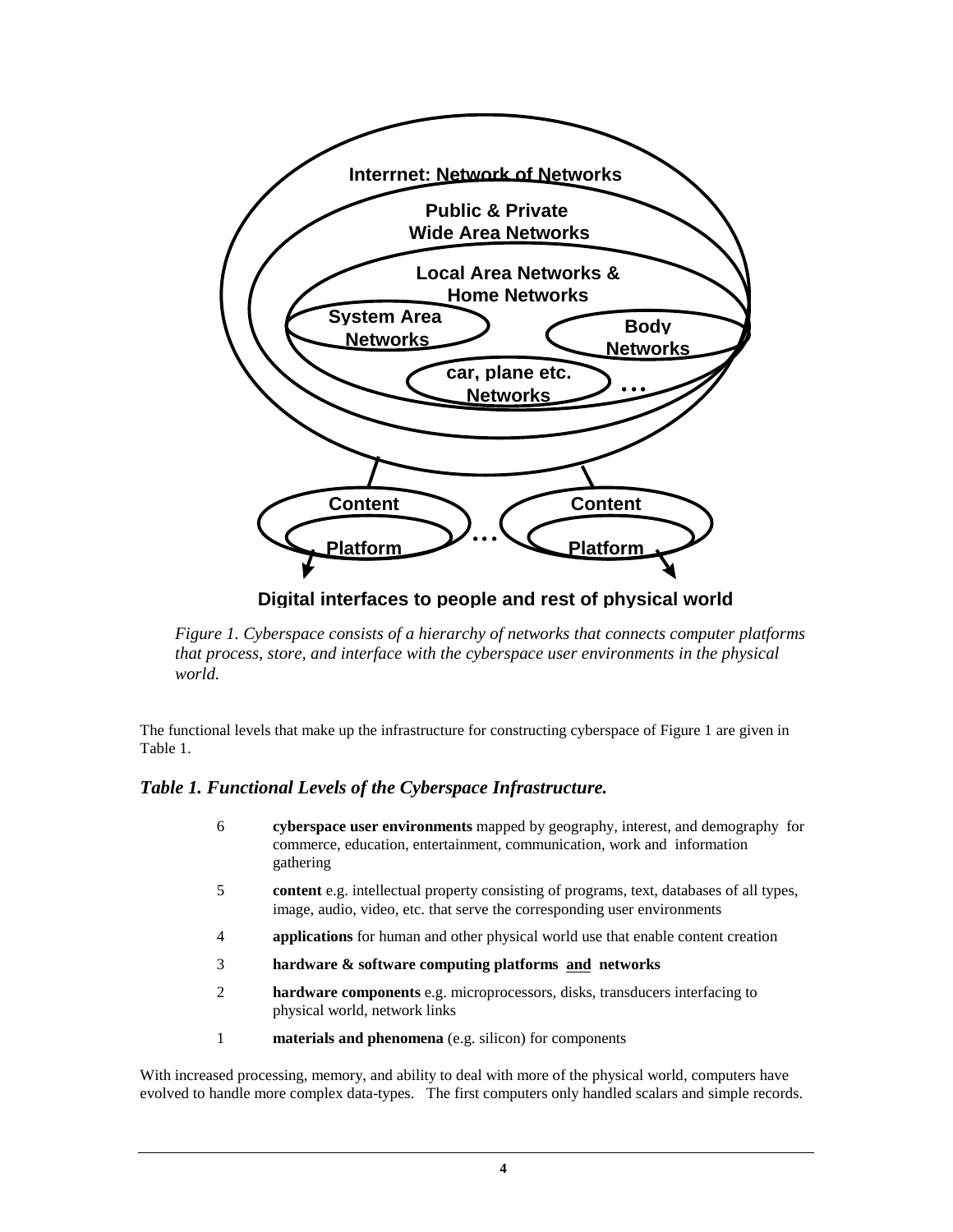With time, they have evolved to work with vectors, complex databases, graphical objects for visualization, and time varying signals used to understand speech. In the next few years, they will deal with images, video and provide virtual reality (VR)<sup>2</sup> for synthesis (being in artificially created environments such as an atomic structure, building, or space craft) and analysis (recognition).

All this information will be networked, indexed, and accessible by almost anyone, anywhere, at anytime -- 24 hours a day, 365 days a year. With more complex data-types, the performance and memory requirement increase as shown in Table 2. Going from text to pictures to video demands performance increases in processing, network speed and file memory capacity by a factor of 100 and 1000, respectively. Table 2 gives the memory necessary for an individual to record everything he/she read, heard, and saw during their lifetime. This varies by a factor of  $40,000$  from a few gigabytes to one Petabyte (PB) – a million gigabytes .

### *Table 2. Data-rates and storage requirements per hour, day, and lifetime for a person to record all the text they've read, all the speech they've heard, and all the video they've seen*

| Data-type               | data-rate  | storage needed per<br>hour and day | storage needed in a<br>lifetime |
|-------------------------|------------|------------------------------------|---------------------------------|
| read text, few pictures | 50 B/s     | 200 KB; 2 -10 MB                   | $60 - 300$ GB                   |
| speech text $@120$ wpm  | 12 B/s     | 43 KB; 0.5 MB                      | 15 GB                           |
| speech compressed       | $1$ KB/s   | 3.6 MB; 40 MB                      | $1.2$ TB                        |
| video compressed        | $0.5$ MB/s | 2 GB; 20 GB                        | 1 PB                            |

We will still live in towns, but in 2047 we will be residents of many "virtual villages and cities" in the cyberspace sprawl defined by geography, demographics, and intellectual interests.

Multiple languages are natural barrier to communication. Much of the world's population is illiterate. Video and music, including gestures, is a universal language and easily understood by all. Thus, images, music, and video coupled with computer translation of speech may become a new, universal form of communication.

Technological trends of the past decade allow us to project advances that will significantly change society. The PC has made computing affordable to much of the industrial world and is becoming accessible the rest of the world. The Internet has made networking useful and will become ubiquitous as telephones and television become "network" ready. Consumer electronics companies are making digital video authoring affordable and useful. By 2047, people will no longer be just viewers and simple communicators. Instead, we'll all be able to *create* and *manage* as well as *consume* intellectual property. We will become symbiotic with our networked computers for home, education, government, health care and work; just as the industrial revolution was symbiotic with the steam engine and later electricity and fossil fuels.

Let's examine the three cyberspace building blocks: platforms, hardware and software cyberization interfaces, and networks. Various environments such as the ubiquitous "do what I say" interface will be given and the reader is invited to create their own future scenario.

 $\overline{a}$ 

<sup>&</sup>lt;sup>2</sup> Virtual Reality is an environment that couples to the human senses: sound, 3D video, touch, smell, taste, etc.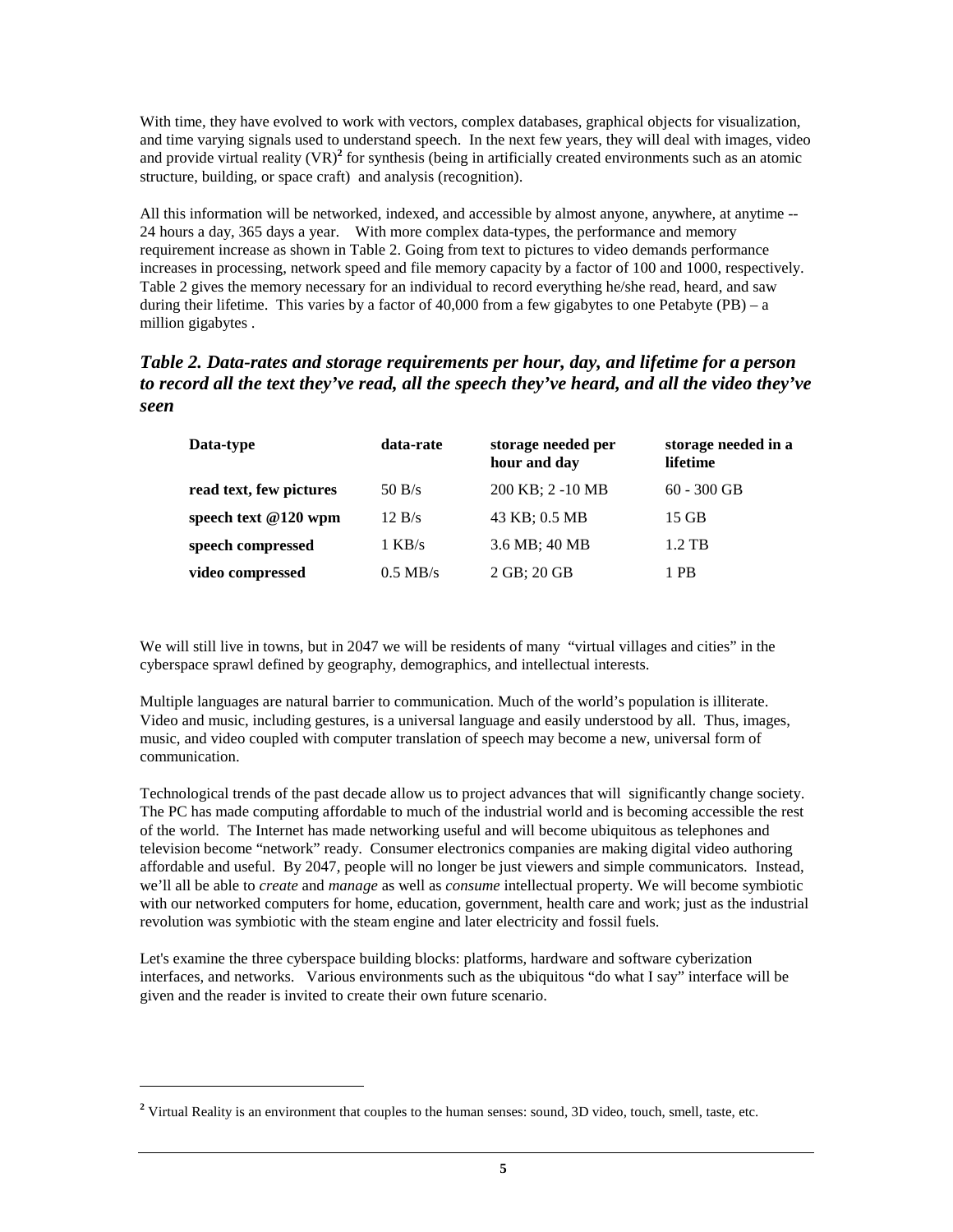# **Computer Platforms: The Computer and Transistor Revolution**

Two forces drive the evolution in computer technology: (1) the discovery of new materials and phenomenon, and (2) advances in fabrication technology . These advances enable new architectures and new applications. Each stage touches a wider audience. Each stage raises aspirations for the next evolutionary step. Each stage stimulates the discovery of new applications that drive the next innovative cycle.

### *Hierarchies of logical and physical computers: many from one and one from many*

One essential aspect computers is that they are universal machines. Starting from a basic hardware interpreter, "virtual computers" can be built on top of a single computer in a hierarchical fashion to create more complex, higher-level computers. A system of arbitrary complexity can thus be built in a fully layered fashion. The usual levels are as follows. First a micro-machine implements an Instruction-Set Architecture (ISA). Above this is layered a software operating system to virtualize the processors and devices. Programming languages and other software tools, further raise the abstraction level. Applications like word processors, spreadsheets, database managers, and multi-media editing systems convert the systems to tools directly useable by content authors. These authors are the ones who create the real value in cyberspace: the analysis and literature, the art and music, and movies, the web sites, and the new forms of intellectual property emerging in the Internet.

It is improbable that the homely computer built as a simple processor-memory structure will change. It is most likely to continue on its evolutionary path with only slightly more parallelism, measured by the number of operations that can be carried out per instruction. It is quite clear that one major evolutionary path will be the multitude of nearly zero cost, MicroSystem (system-on-a-chip) computers customized to particular applications.

Since one computer can simulate one or more computers, multiprogramming is possible where one computer provides many computers to be used by one or more persons (timesharing) doing one or more independent things via independent processes. Timesharing many users on one computer was important when computers were very expensive. Today, people only share a computer if that computer has some information that all the users want to see.

The multi-computer is the opposite of a time-shared machine. Rather than many people per computer, a multi-computer has many computers per user. Physical computers can be combined to behave as a single system far more powerful than any single computer.

Two forces drive us to build multi-computers. (1) Processing and storage demands for database servers, web servers, and virtual reality systems exceed the capacity of a single computer. At the same time, (2) the price of individual computers has declined to the point that even a modest budget can afford to purchase a dozen computers. These computers may be networked to form a distributed system. Distributed operating systems using high-performance low-latency System Area Networks (SANs) can transform a collection of independent computers into scalable *cluster* that can perform large, computational and information serving tasks. These clusters can use the spare processing and storage capacity of the nodes to provide a degree of fault-tolerance. Clusters become the server nodes of the distributed, worldwide Intranets. All Intranets tie together forming the Internet.

The commodity computer nodes will be the cluster building blocks – we call them *CyberBricks* (Gray, 1996). By 2010, Sematech predicts CyberBricks with memories of 30 gigabytes, made from 8 gigabyte memory chips and processing speeds of 15 giga instructions per second (Semetech, 1994).

Massive computing power will come via scalable clusters of CyberBricks In 1997, the largest, scalable clusters contain hundreds of computers. Such clusters are used for both commercial database and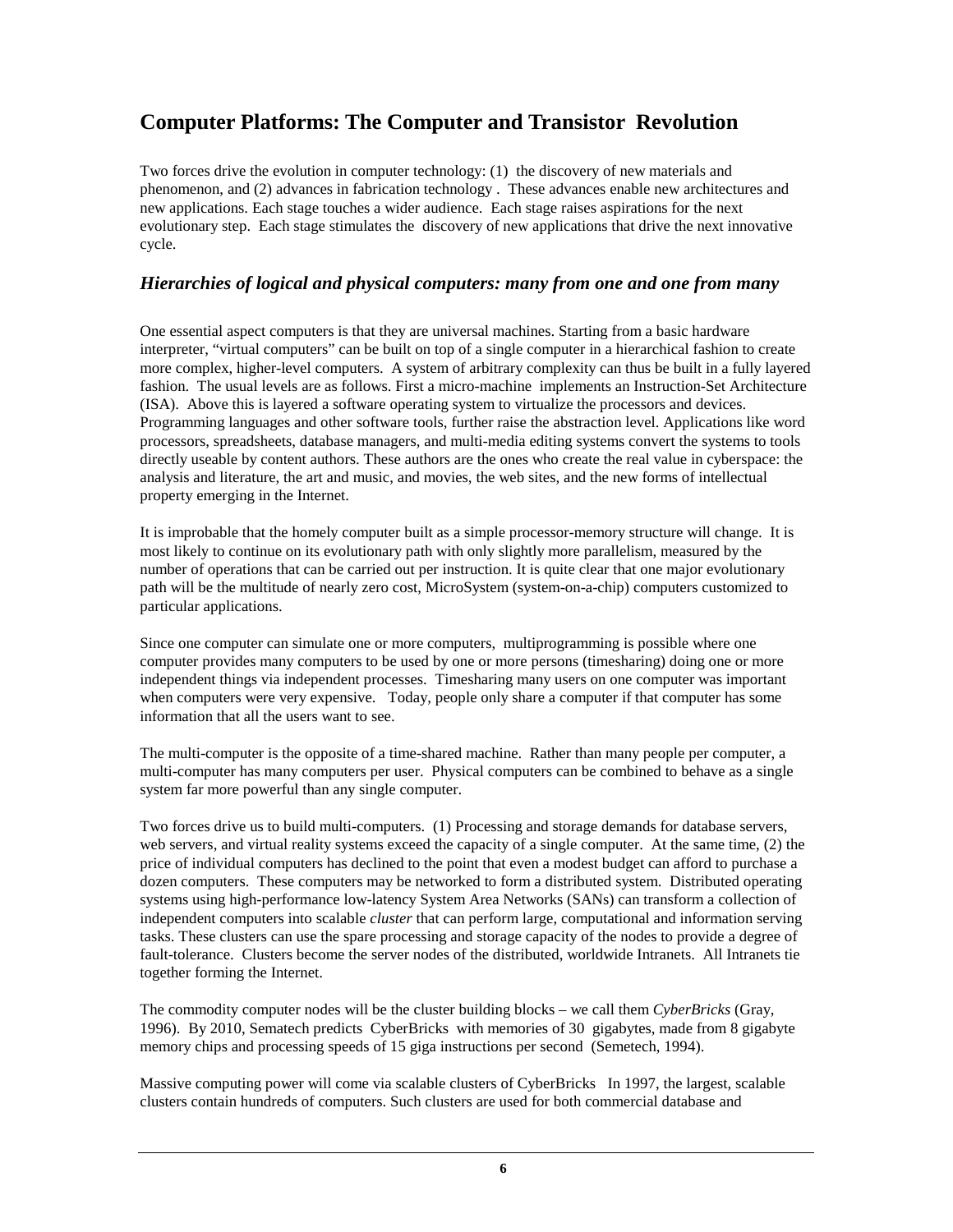transaction processing and for scientific computation. Meanwhile, large scale multiprocessors that maintain a coherent shared memory seem limited to a few tens of processors, and have very high unit-costs. For 40 years, researchers have attempted to build scalable, shared memory multiprocessors with over 50 processors, but this goal is still elusive. Certainly they have built such machines, but the price and performance have been disappointing. Given the low cost of single chip or single substrate computers – it appears that large-scale multi-processors will find it difficult to compete with clusters built from CyberBricks.

### *Semiconductors: Computers in all shapes and sizes*

While many developments have permitted the computer to evolve rapidly, the most important gains have been semiconductor circuit density increases and storage density in magnetics measured in bits stored per square inch. In 1997, these technologies provide an annual 1.6 fold increase. Due to fixed costs in packaging and distribution, prices of fully configured systems improve more slowly, typically 20% per year. At this rate, the cost of computers commonly used today will be  $1/10<sup>th</sup>$  of their current prices in 10 years.

Density increases enable chips to operate faster and cost less, because:

- <sup>n</sup> The smaller everything gets, approaching the size of an electron, the faster the system behaves.
- <sup>n</sup> Miniaturized circuits produced in a batch process tend to cost very little once the factory is in place. The price of a semiconductor factory appears to double with each generation (3 years). Still, the cost per transistor declines with new generations because volumes are so enormous.

Figure 2 shows how the various processing and memory technologies could evolve for the next 50 years. The Semiconductor industry makes the analogy that if cars evolved at the rate of semiconductors, today we would all be driving Rolls Royces that go a million miles an hour and cost \$0.25. The difference here is that computing technology operates Maxwell's equations defining electromagnetic systems, while most of the physical world operates under Newton's laws defining the movement of objects with mass.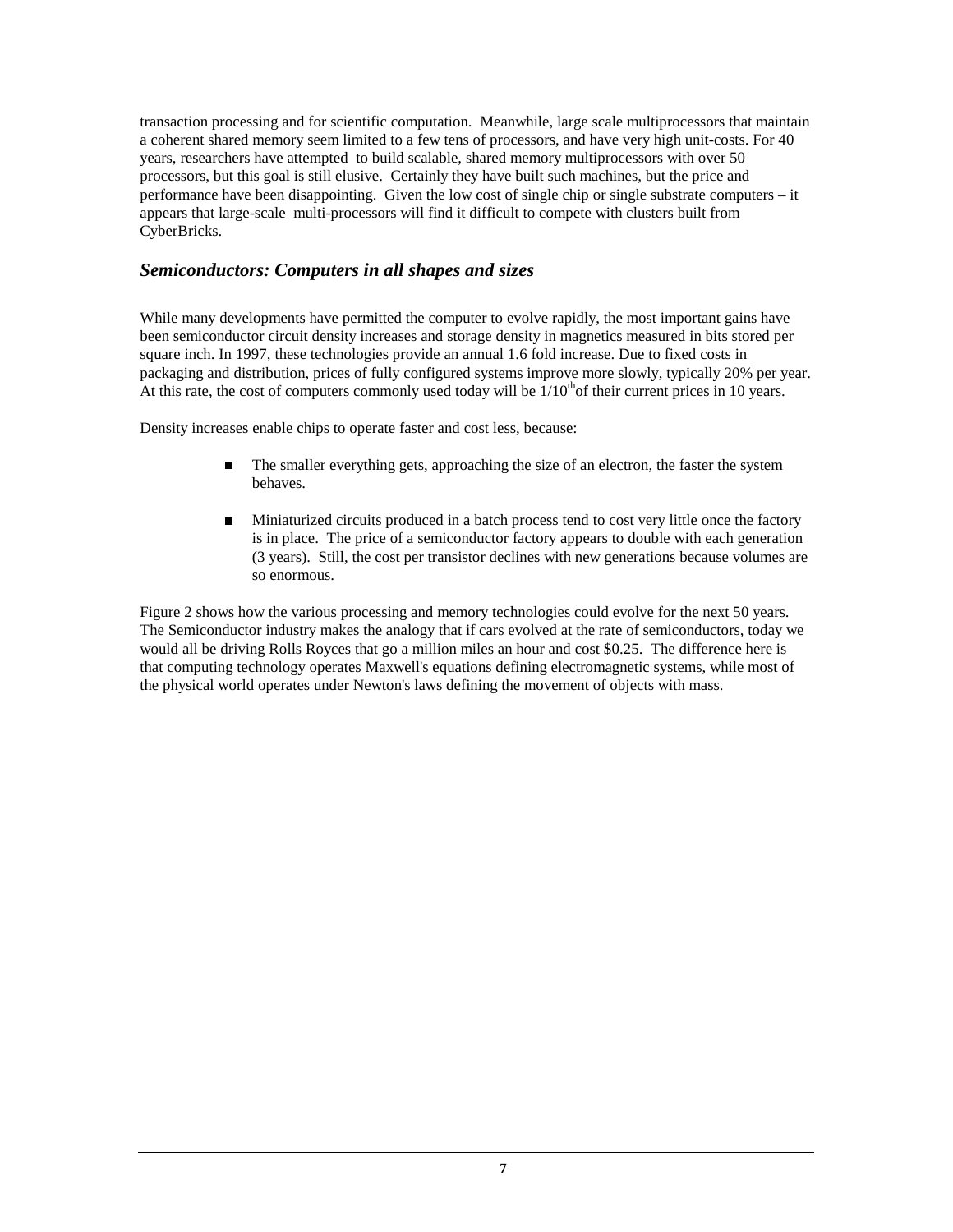

*Figure 2. Evolution of computer processing speed in instructions per second, and primary and secondary memory size in bytes from 1947 to the present, with a surprise-free projection to 2047. Each division is three orders of magnitude and occurs in roughly 15 year steps.*

In 1958, when the integrated circuit (IC) was invented, until about 1972, the number of transistors per chip doubled each year. In 1972, the number began doubling only every year and a half, or increasing at 60 percent per year, resulting in a factor of 100 improvement each decade. Consequently, each three years semiconductor memory capacities have increased four fold. This phenomenon is known as Moore's Law, after Intel's Founder and Chairman, Gordon Moore, who first observed and posited it.

Moore's Law is nicely illustrated by the number of bits per chip of dynamic random-access memory (DRAM) and the year in which each chip was first introduced: 1K (1972), 4K (1975), 16K (1978), … 64M (1996). This trend is likely to continue until 2010. The National Semiconductor Roadmap (Semetech, 1994) calls for 256 Mbits or 32 Mbytes next year, 128 Mbytes in 2001, … and 8 GBytes in 2010!

#### *The Memory Hierarchy*

Semiconductor memories are an essential part of the memory hierarchy because they match processor speeds. A processor's small, fast registers hold a program's current data and operate at processor speeds. A processor's, larger, slower cache memory built from static RAM (SRAM) holds recently used program and data that come from the large, slow primary memory DRAMs. Magnetic disks with millisecond access times form the secondary memory that holds files and databases. Electro-optical disks and magnetic tape with second and minute access times are used for backup and archives that form the tertiary memory. This memory hierarchy operates because of temporal and spatial locality, whereby recently used information is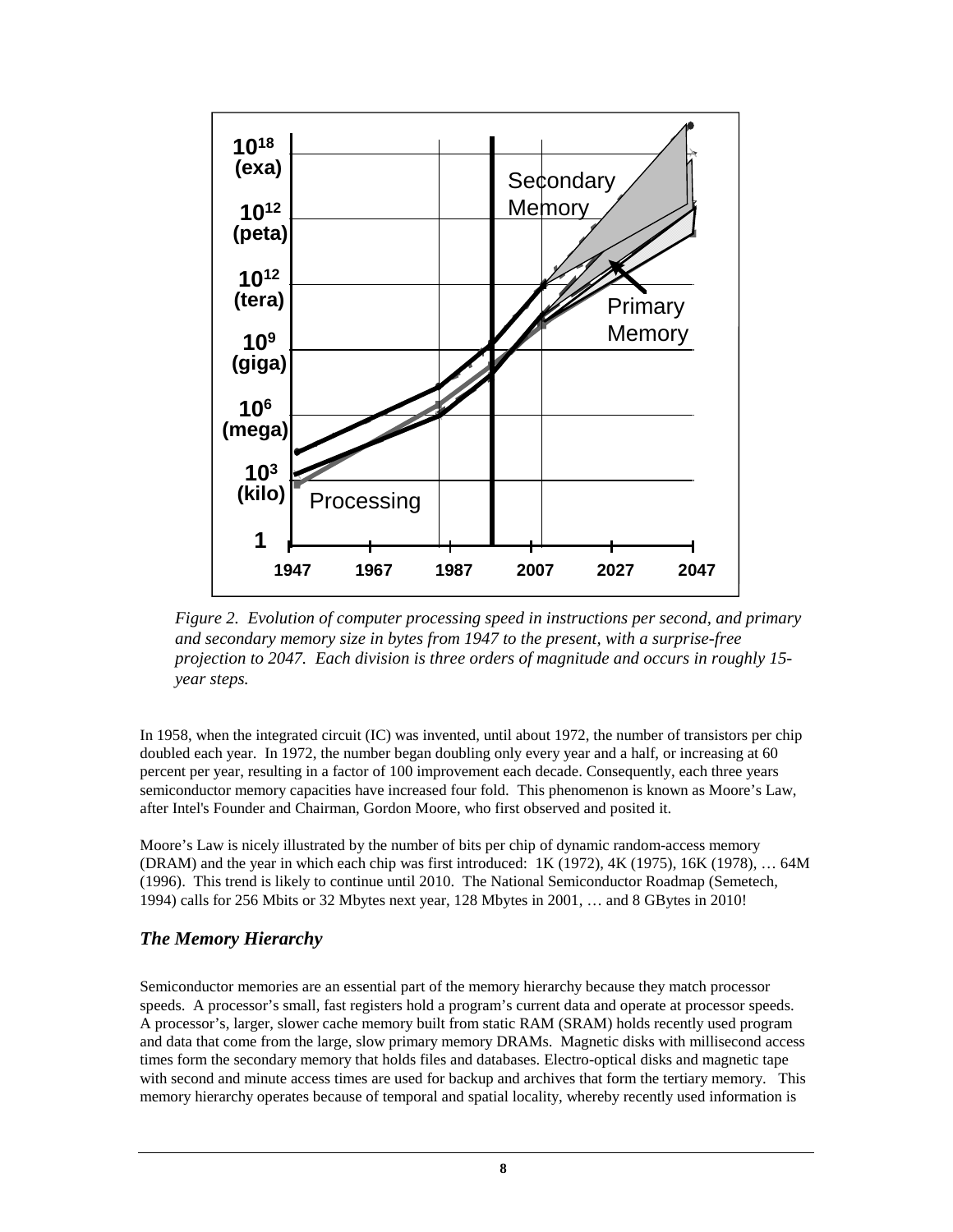likely to be accessed in the near future, and a block or record that is brought into primary memory from secondary memory is likely to have additional information that will be accessed.

Note that each lower level in this technological hierarchy is characterized by slower access times, and more than an order of magnitude lower cost per bit stored. It is essential that each given memory type improve over time, or else it will be eliminated from the hierarchy.

Just as increasing transistor density has improved the storage capacity of semiconductor memory chips, increasing areal density**<sup>3</sup>** has directly affected the total information-storage capacity of disk systems. IBM's 1957 disk file, the RAMAC 350, recorded about 100 bits along the circumference of each track and each track was separated by 0.1 inch, giving an areal density of 1,000 bits per square inch. In early 1990, IBM announced that one of its laboratories had stored 1 billion bits in 1 square inch and shipped a product with this capacity in 1996. This technology progression of six orders of magnitude in thirty-three years amounts to a density increase at a rate of over 50 percent per year.

Increases in storage density have led to magnetic storage systems that are not only cheaper to purchase but also cheaper to own, primarily because the density increases have markedly reduced physical volume. 5 1/4 - and 3 1/2 -inch drives can be mounted within a workstation. These smaller disks store much more, cost much less, are much faster and more reliable, and use much less power than their ancestors. Without such high-density disks, the workstation environment would be impossible.

In 1992, electro-optical disk technologies provide a gigabyte of disk memory at the cost of a compact audio disk, making it economically feasible for PC or workstation users to have roughly four hundred thousand pages of pure text or ten thousand pages of pure image data instantly available. Similarly, advances in video compression using 100s of millions of operations per second permit VHS quality video to be stored on a CD. By 2000, one CD will hold 20 Gbytes, and by 2047 we might expect this to grow to 20 Tbytes.

# **Connecting to the Physical World**

Basic hardware and generic transducer software technology, coupled with networking, governs the new kinds of computers and their applications as shown in Table 3. Paper will be described as a special case because of its tremendous versatility for memory, processing, human interface, and networking. Paper is also civilization's first computer.

The big transitions will come with the change in user interface from Windows, Icons, Mouse, and Pulldown menus (WIMP) to speech. Directly after speech, camera input of gestures or eye movement could enhance the user interface. In the long term, visual and spatial image input from sonar, radar, and Global Position Sensing (GPS) with a world-wide exact time base coupled with radio data links will open up new portability and mobility applications. These include robots, vehicles, autonomous appliances, and applications where the exact location of objects is required.

Speech synthesis was first used for reading to the blind and telephone response in the mid 1970s. Now speech understanding systems are used for limited domains such as medical report generation, and everyone foresees a useful, speech typewriter by the end of the century. Furthermore, many predict automatic natural language translation systems that take speech input in one language and translate it to speech or text in another language by 2010.

The use of the many forms of video is likely to parallel speech, going from graphics and the synthesis of virtual scenes and sets for desktop video productions taking place at synthesized location to analysis of spaces and objects in dynamic scenes. Computers that can "see" and operate in real time will enable

 $\overline{a}$ 

**<sup>3</sup>**The amount of information that can be stored per unit area.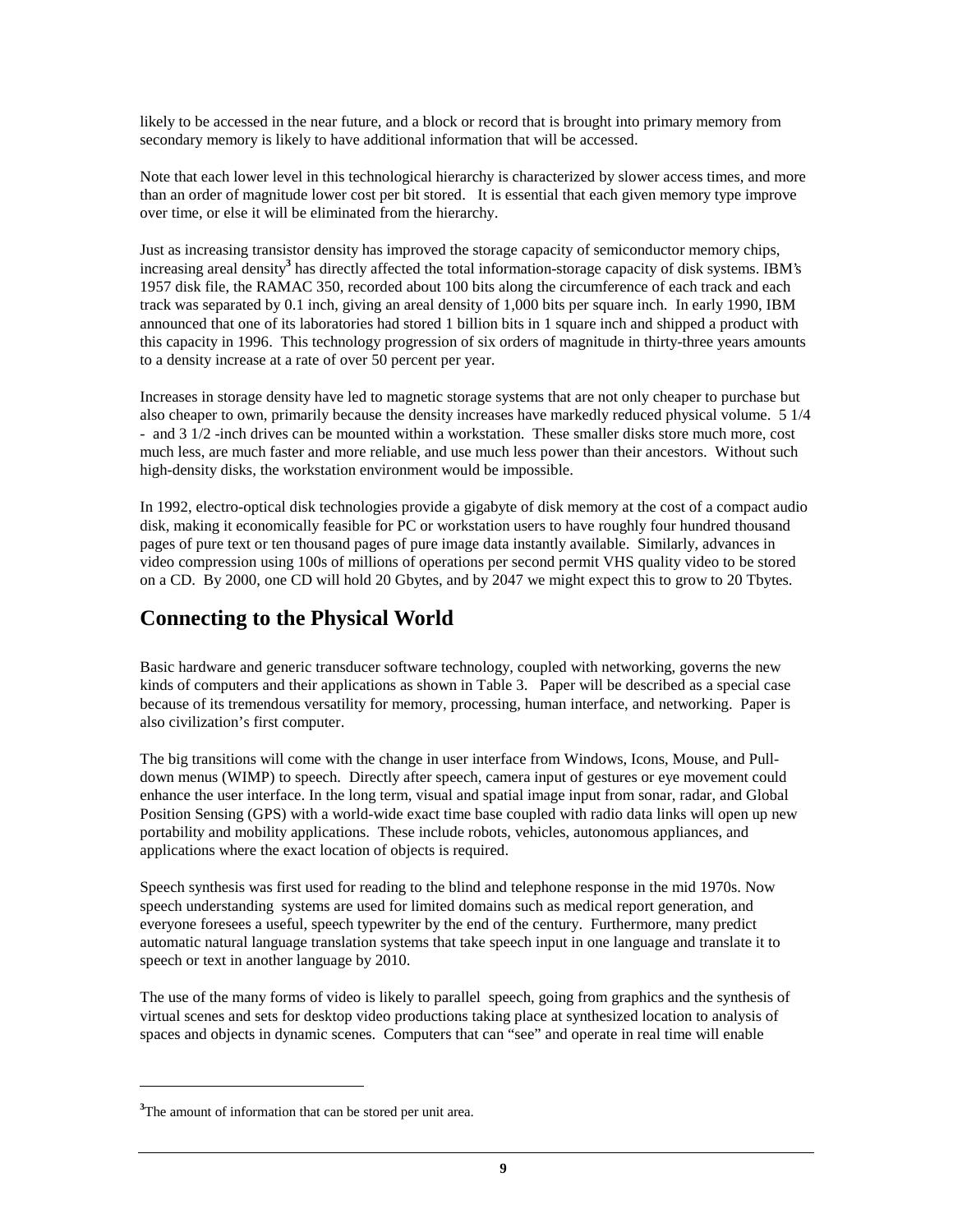surveillance with personal identification, identification of physical objects in space for mapping and virtual reality, robot and other vehicle navigation, and artificial vision.

Table 3 gives some applications enabled by new interface transducers.

*Table 3. Interface Technologies and their Applications*

| <b>Interface</b><br>(Transducer)                            | <b>Application</b>                                                                                                                                                                                                                                                                        |
|-------------------------------------------------------------|-------------------------------------------------------------------------------------------------------------------------------------------------------------------------------------------------------------------------------------------------------------------------------------------|
| large, high-quality<br>portable displays                    | book, catalog, directory, newspaper, report substitution and the elimination of most<br>common uses of paper; portability, permanency, and very low power are required for<br>massive change!                                                                                             |
| personal ID                                                 | security                                                                                                                                                                                                                                                                                  |
| speech                                                      | input to telephones, PC, network computer, telecomputer (telephone plus computer),<br>and tv computer; useful personal organizers and assistants;<br>appliance and home control, including lighting, heating, security;<br>personal companions that converse and attend to various needs; |
| synthetic video                                             | presentations and entertainment with completely arbitrary synthesized scenes, including<br>"computed people"                                                                                                                                                                              |
| <b>Global Position</b><br>Sensing (GPS);<br>exact time base | "where are you, where am I?" devices; dead reckoning navigation; monitoring lost<br>persons & things; exact time base for trading and time stamps                                                                                                                                         |
| biomedical<br>sensor/effectors                              | monitoring and attendance using Body Nets, artificial cochlea and retina, etc. and<br>implanted PDAs                                                                                                                                                                                      |
| images, radar, sonar,<br>laser ranging                      | room and area monitoring; gesture for control; mobile robots and autonomous vehicles;<br>shopping and delivery; assembly; taking care of xx; artificial vision;                                                                                                                           |

### *Paper, the first stored program computer… where does it go?*

Having all IP in cyberspace implies the potential for the elimination of paper for storing and transmitting money, stock, or legal contracts, as well as books, catalogs, newspapers, music manuscripts, and reports. Paper's staying power is impressive even though it is uneconomical compared with magnetics, but within 50 years, the cost, density, and inability to search its contents or to present multimedia will force paper's demise where storage, processing, or transmission is required. High resolution, high contrast, rugged, lowcost, portable, variable sized displays have the potential to supplant some use of paper, just as email is replacing letters, memos, reports and voice messaging in many environments. With very low cost "electronic" paper and radio or infrared networks, books for example will be able to speak to us and to one another. This is nearly what the world-wide web offers today with hypertext linked documents with spoken output. However, paper is likely to be with us forever for "screen dumps" giving portability and a lasting, irreplaceable graphical user interface (GUI). We know of no technology to attack paper's broad use in 1997!

One can argue that paper and the notion of the human interpretation of paper stored programs such as algorithms, contracts (laws and wills), directions, handbooks, maps, recipes, and stories was our first computer. Paper and its human processors perform the functions of a modern computer, including processing, memory storage hierarchy from temporary to archival, means of transmission including switching via the world-wide physical distribution network, and human interface. Programs and their human interpreters are like the "Harvard" computer architecture that clearly separated program and data.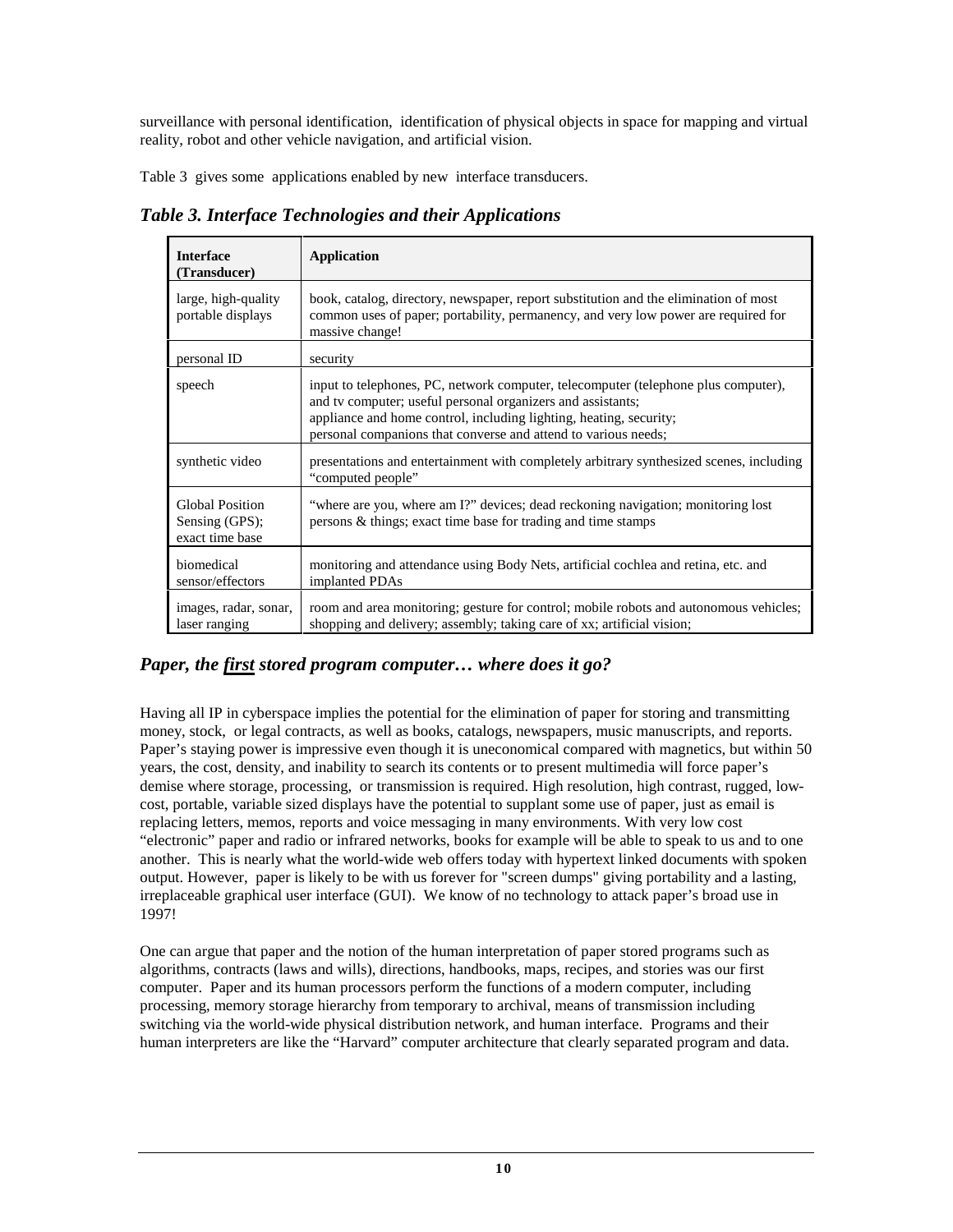In 1997, magnetic tape has a projected lifetime of 15 years; CDs are estimated to last 50 years provided one can find the reader, Microfilm: 200 years (unfortunately, computers can't read it yet), and acid-free paper: over 500 years.

The potential to reduce the use of paper introduces a significant problem:

How are we going to ensure accessibility of the information, including the platforms and programs we create in 50 or 500 years that our ancestors had the luck or good fortune of providing with paper? How are we even going to assure accessibility of today's HTML references over the next 5 decades?

# **Networks: A convergence and interoperability among all nets**

Metcalfe's Law states the total value of a network is equal to the square of the number of subscribers, while the value to a subscriber is equal to the number of subscribers. The law describes why it is essential that everyone have access to a single network instead of being subscribers on isolated networks.

Many network types are needed to fulfill the dream of cyberspace and the information superhighway. Several important ones are listed in Table 4. Figure 2 shows the change in bandwidth of two important communication links that are the basis of Wide Area Networks and the connection to them. Local Area Network bandwidth has doubled every 3 years, or increased by a factor of 10 each decade. Ethernet was introduced in the early 1980s and operated at 10 megabits per second. It was increased to 100 Mbps in 1994 and further increased to 1 Gbps in 1997.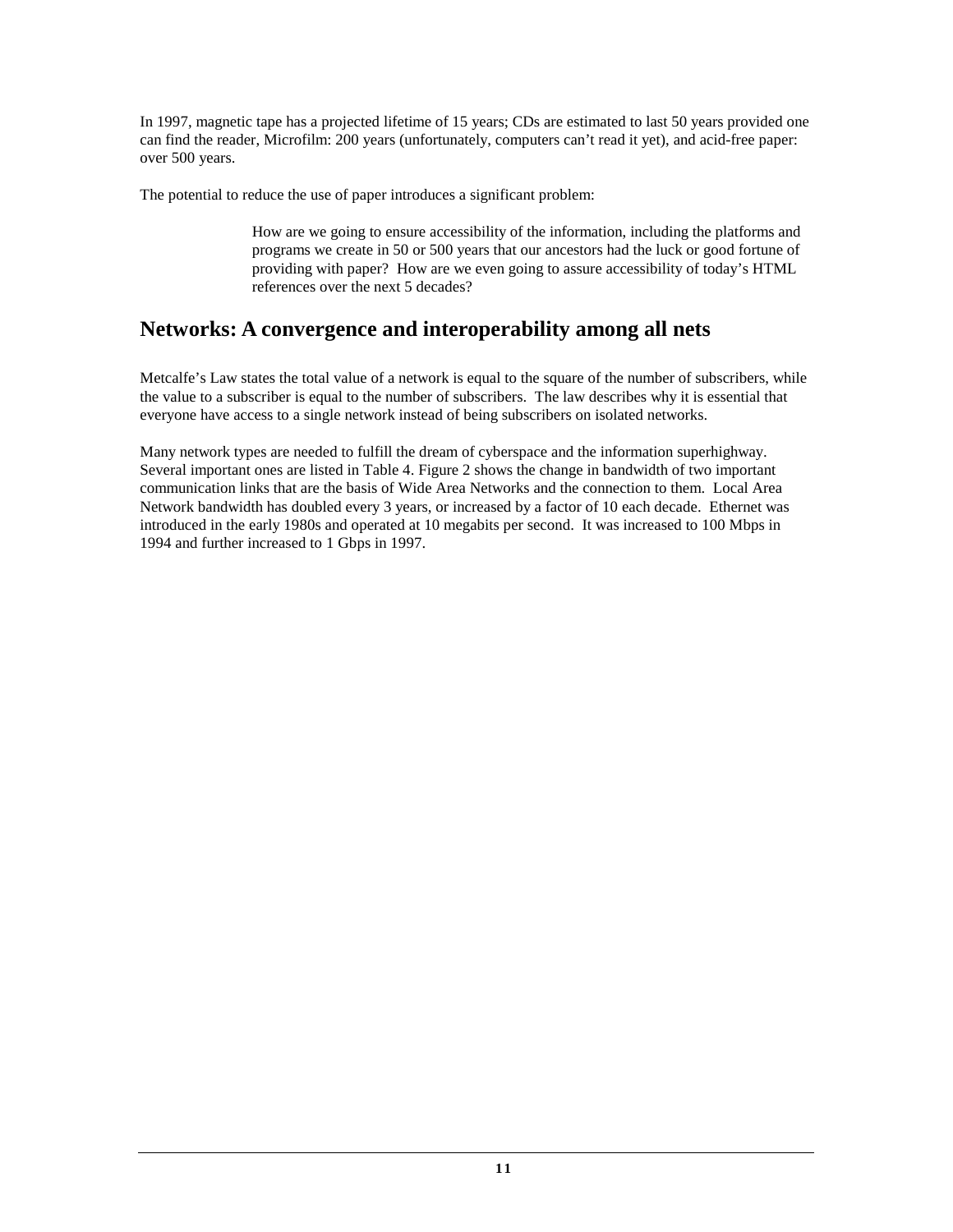

*Figure 3. Evolution of Wide Area Network, Local Area Network, and Plain Old Telephone Service (POTS) bandwidths in bits per second from 1947 to the present, and a projection to 2047.*

Four networks are necessary to fulfill the dream of cyberspace whereby all information services are provided with a single, ubiquitous, digital dial tone:

- long haul WANs that connect thousands of central switching offices,
- n local loops connecting central offices to user sites via plain old telephone services (POTS) copper wires, and
- LANs and Home Networks to connect platform equipment within a site.
- wireless networks for portability and mobility

The bottleneck is the local loop or last mile (actually up to 4 miles). Certainly within five years, the solution to this problem will be clear, ranging from new fiber and wireless transmission to the use of existing cable TV and POTS. In the short term (10-25 years) installed copper wire pairs can eventually carry data at 5-20 Mbps that can encode high-resolution video. Telephone carriers are trying various digital subscriber loop technologies to relieve the bottleneck. Cable TV that uses each 6 MHz TV channel to carry up to 30 megabits per second is also being tested and deployed . Both are directed at being information providers. By 2047, fiber that carries several gigabits per optical wave length will most likely come to most homes to deliver arbitrarily high bandwidths. One cannot begin to imagine applications to utilize such bandwidth.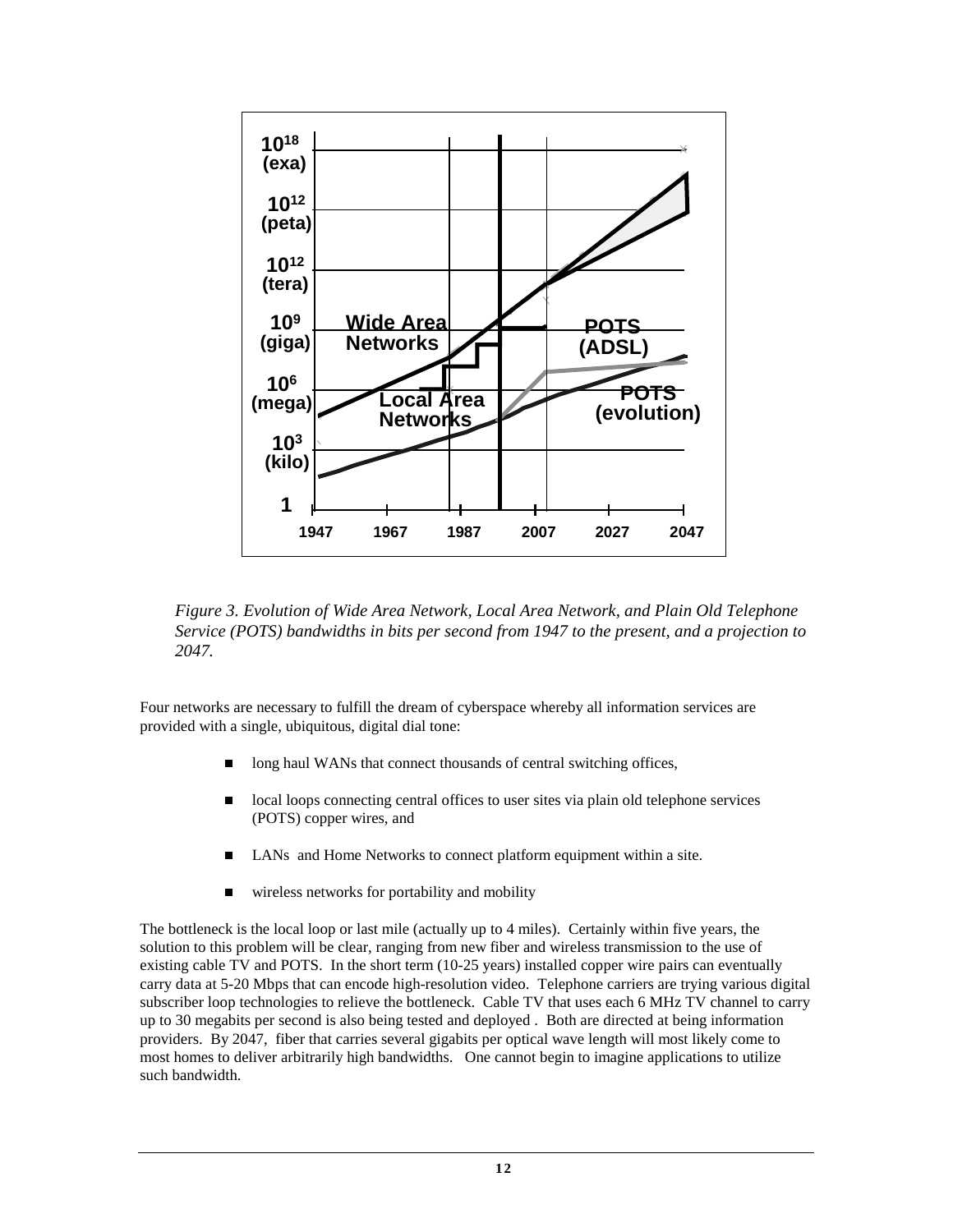Once the home is reached, home networks are needed that are virtually identical to commercial LANs, but easier and cheaper to install and maintain. Within a home, the ideal solution is for existing telephony wiring to carry voice, video, and data. Telephony wiring can carry several megabits per second, but is unlikely to be able to carry the high bandwidths that high definition tv needs.

LAN and Long Haul networks are deregulated, local loop are monopolistic and regulated. By 2047 deregulation will be complete and the local loop will catch up with its two radical LAN and WAN siblings.

The short-term prospects of "one dial tone" that can access arbitrary subscribers or data sources for voice, video, and data before 2010 are not bright (Bell and Gemmell, 1996). Telephony's voice channels carry at most 64 Kbps and television is evolving to require 5 Mbps, or a factor of 100 difference. Similarly, data files are growing from the several hundred Kbytes for an hour or so of text material that one might read, to 10s of Mbytes of text with pictures, to 2 Gbytes for an hour of high quality video.

By 2047 we would hope for a "one dial tone" or single service whereby the bits are fungible and can be used for telephony, videotelephony, television, web access, security, home and energy management, and other digital services. Or will there be 2 or 3 separate networks that we have today for telephony, television, data, and other services?

| <b>Network</b>                                 | <b>Technology</b>                              | <b>Application</b>                                                                                                                                                         |
|------------------------------------------------|------------------------------------------------|----------------------------------------------------------------------------------------------------------------------------------------------------------------------------|
| Last mile<br>(home-to-central)<br>office)      | CATV, POTS<br>lines, $long-term =$<br>fiber    | carry "one dial-tone" to offices and homes for telephone,<br>videophone, tv, web access, monitoring & control of physical<br>plant, telework, telemedicine, tele-education |
| LAN: Local Area<br><b>Network</b>              | wired                                          | connect platforms within a building                                                                                                                                        |
| wLAN: wireless<br>Local Area<br><b>Network</b> | radio & infrared<br>confined to small<br>areas | portable PC, PDA, phone, videophone, ubiquitous office and<br>home accessories, appliances, health care monitors, gateway to<br>BAN:                                       |
| HAN: Home Net<br>(within homes)                | wire, infrared,<br>radio                       | functionally identical to a LAN                                                                                                                                            |
| System x<br><b>Network</b>                     | wired                                          | interconnection of the platforms of system x, such as a airplane,<br>appliance, car, copy or production machine, or robot. SANs &<br>BANs are system networks              |
| <b>SAN</b> : System<br>Area Network            | standard, fast,<br>low latency                 | building scalables using commodity PCs and "standard"<br>networks that can scale in size, performance, reliability, and<br>space (rooms, campus,  wide-areas)              |
| <b>BAN: Body Net</b>                           | radio                                          | human on-body net for computation, communication,<br>monitoring, navigation                                                                                                |

*Table 4. Networks and their Application*

Wireless technology offers the potential to completely change the communications infrastructure. Therefore, a significant policy question arises around how wireless bandwidth will be allocated and potentially *reallocated* in the future. Wireless networking would allow many applications including truly portable and mobile computing, use within buildings for local and home networks, robotics, and when used with GPS, to identify the location of a platform.

Various authors have proposed a reallocation of the radio spectrum so that fixed devices such as television sets would be wired so that telephony, videotelephony, and data platforms could be mobile.

Existing radio frequency bands capable of carrying 5+ bits per hertz, could provide capacities of: 0.5Gbps (806-832 Mhz); 2.5 Gbps (<5Ghz); 1.8 Gbps (5150-5875 Mhz); and 50 Gbps (27.5-64 GHz). The actual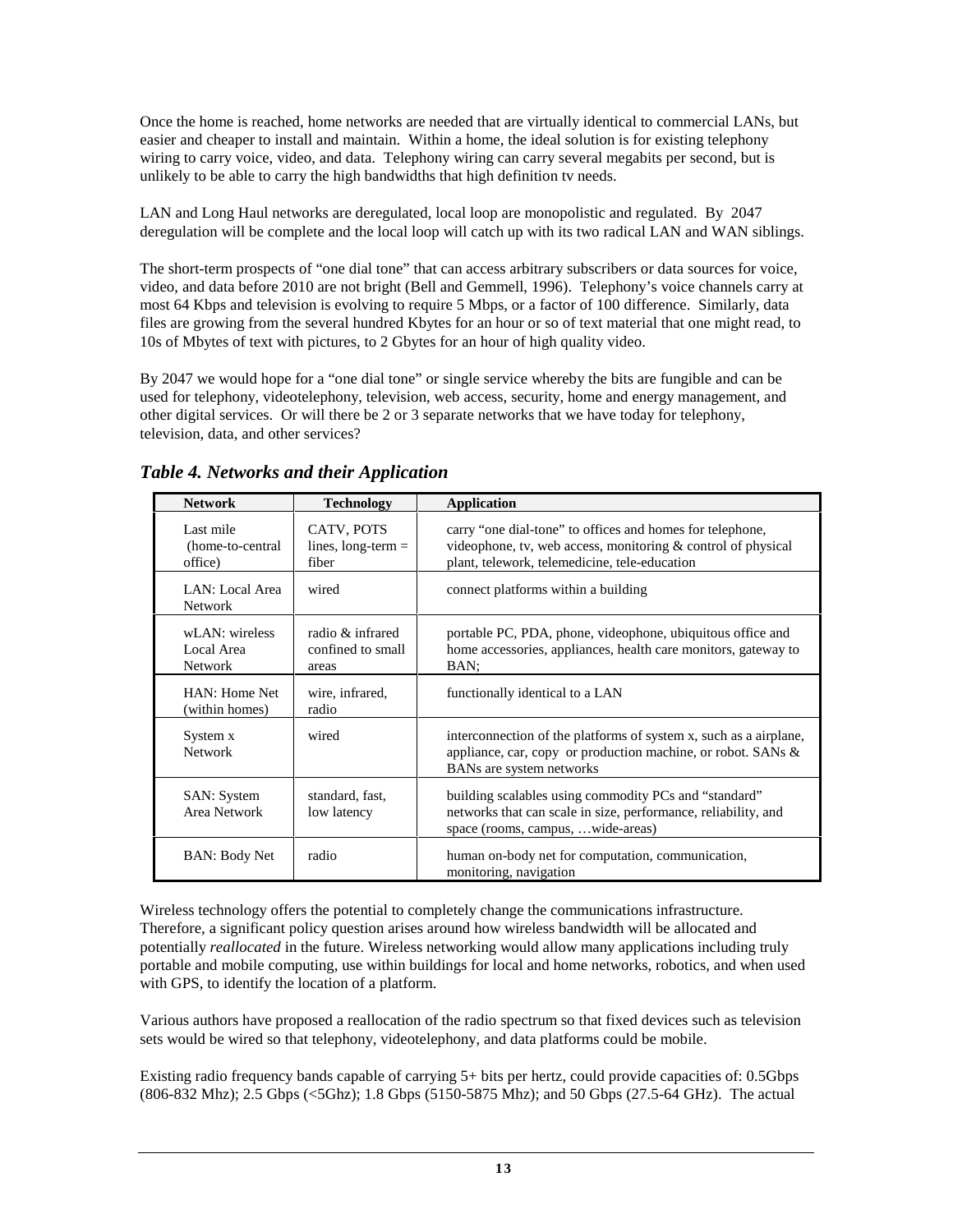capacity depends on the geographical cell size that enables space-sharing of a given channel that is interconnected via terrestrial cabling. Cell size depends on power, terrain, weather, and antennae location (including satellites). For example, the Personal Handiphone System (PHS) recently deployed in Japan can communicate at a radius of 100-300 meters with each cell carrying 268 voice channels in the allocated 1895 to 1918.1 MHz band. Digital encoding would switch about one-thousand, 8 Kbps connections – enough for Dick Tracy's low resolution wrist videophone.

The following section describes potential new platforms using the computers, interface, and network technology described above.

### **Future platforms, their interfaces, and supporting networks**

A theory of computer class formation posited by Bell in 1975, (Bell and McNamara, 1991), based on Moore's Law, states that computer families follow one of three distinct paths over time:

- **1.** evolution of a class along a constant, or slightly lower price and increasing performance (and functionality) timeline. This path is the result of a fixed cost infrastructure of suppliers and customers who benefit by having increased performance or other capabilities to track growth needs. More power allows computers to address and prototype new applications.
- **2. establishment of new lower priced classes** when cost can be reduced by a factor of 10. Since price for a given function declines by about 20% per year, a new class forms about every 10 years. The class is characterized by new hardware and software suppliers and a new style of use or new applications for existing and new users.
- **3. function commoditization as MicroSystems into appliances and other devices** whereby a function such as speech recognition, filing, printing, display are incorporated into other devices such as watches, talking and listening calculators and phones, cameras with special graphical effects creation, pictures that interact visually and tell stories.

This theory accounted for the emergence of minicomputers (1970s) costing one hundred thousand dollars or significantly less than the original million dollar mainframes introduced in 1951, 20 thousand dollar workstations and two thousand dollar personal computers (1980s), several hundred dollar personal organizers, and ten to one hundred dollar pocket telephone book -dialers and book substitute devices such as electronic dictionaries. It also accounts for the emergence of embedded and low cost game computers using world-wide consumer content and distribution networks.

Most of us associated with computing *or any technology* use *revolution*<sup>4</sup> to describe something new such as the microprocessor, the PC, or personal digital assistant (PDA) because they represent a discontinuity. Since the invention of the Integrated Circuit (IC) thirty years ago, progress in these technologies has been evolutionary albeit so rapid as to look like constant revolutions. These computers are all of the same species. They are all based on the basic circuit and memory technologies that process and store information. Developments of new sensors and effectors (i.e. transducers) that interface to other real world systems determine how useful computers can be to process, control, store, and switch information. And finally, in the generation we are entering, global networking determines class formation. *Without all three components* (lower cost computer platforms, interfaces to the physical world and users, and networks) today's computer would be just scaled down, stand-alone mainframes that consumed tiny cards and produced much paper.

 $\overline{a}$ 

<sup>&</sup>lt;sup>4</sup>A revolution should be a significant "leap" that produces an even more significant benefit.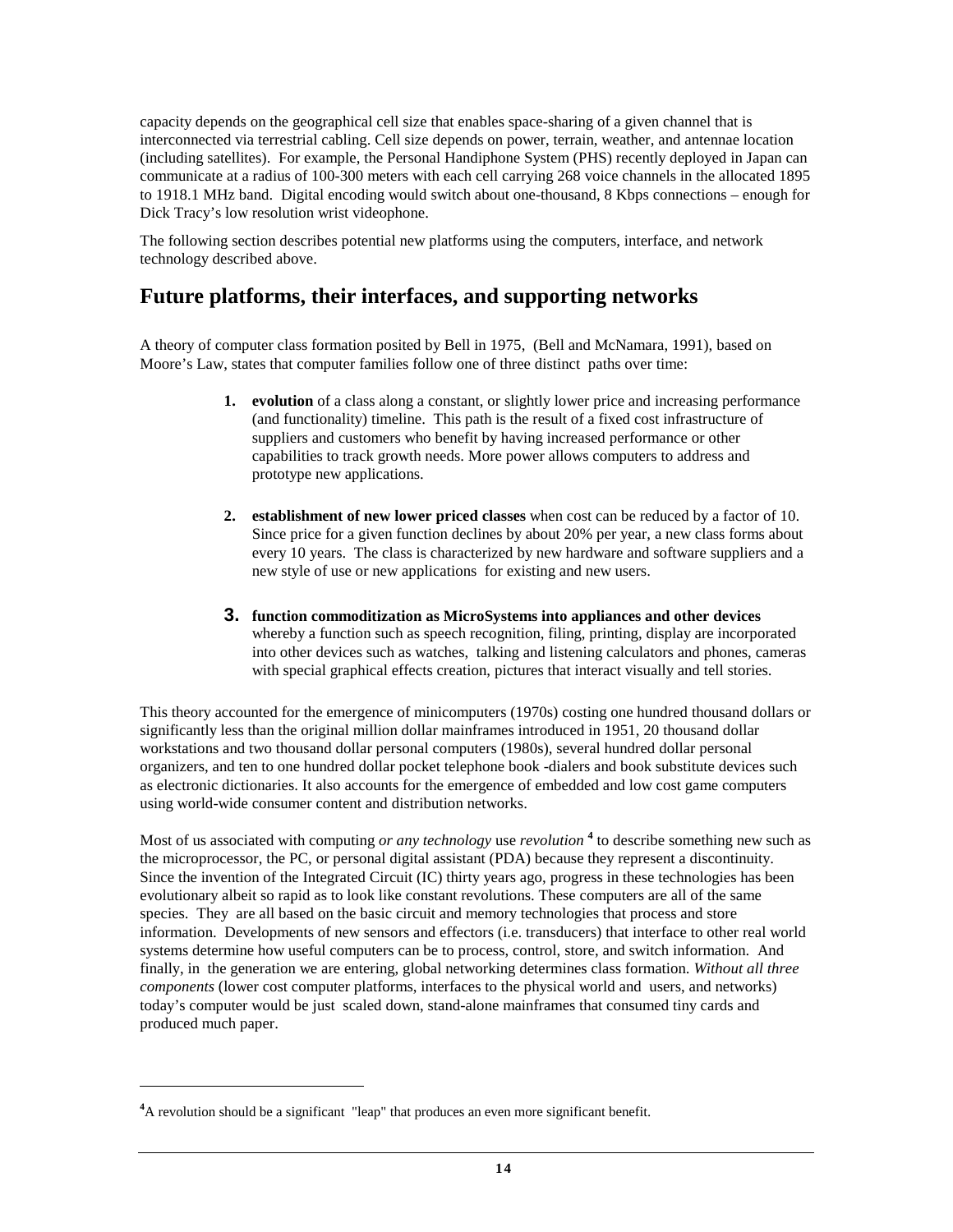New classes have formed every 10-15 years! Table 5 gives past computer classes and those that are likely to form based on platforms, interfaces, and networks. EDSAC (1949), the first useful computer had just paper tape and a slow printer. UNIVAC (1951), the first commercial computer was fed with cards and used magnetic tape and drums for storage. IBM evolved mainframes with the System /360 (1964) to be controlled with a batch operating system and eventually to be timeshared. Timeshared computers were controlled with keyboards of alphanumeric displays. The first minicomputers (1965) were built to be embedded into other systems for control, switching, or some other function before evolving to a downsized department "mainframe". The first personal computers (1977-1981) were controlled by single user operating systems and command languages. PCs and workstations evolved to the WIMP interface previously described. More importantly, workstations required Local Area Network for intercommunication and file sharing that was inherent in a single, large timeshared computer. The first worldwide web terminals were just PCs running browser software (1993), that access a global network. In 1997 various types of low cost web access terminals, including hybrid television and telephone based terminals have been introduced using the world-wide web client-server architecture.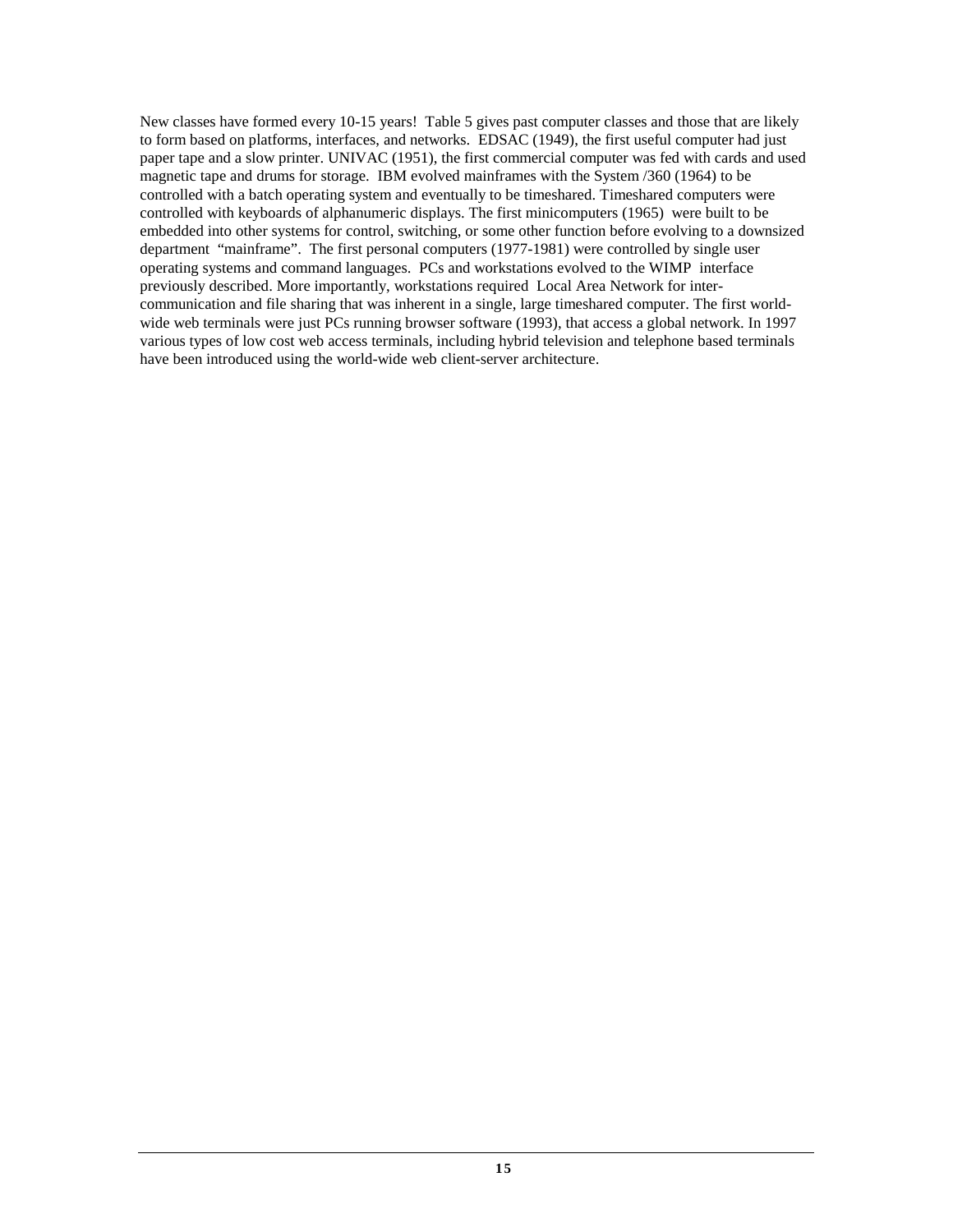# *Table 5. New computer classes and the enabling components.*

| <b>Generation</b>                                                                        | Platform (logic,<br>memories, O/S)                                                                                                     | <b>User Interface and</b><br>control                                     |                                                                                   |
|------------------------------------------------------------------------------------------|----------------------------------------------------------------------------------------------------------------------------------------|--------------------------------------------------------------------------|-----------------------------------------------------------------------------------|
| The beginning (direct<br>& batch use) (1951)                                             | the computer, vacuum<br>tube, transistor,<br>core, drum & mag tape                                                                     | card, paper tape direct<br>control evolving to<br>batch O/S              | none originally<br>computer was<br>stand-alone                                    |
| <b>Interactive timesharing</b><br>via commands;<br>minicomputers (1965)                  | integrated circuit (IC),<br>glass teletype & glass<br>disk, minicomputer;<br>keypunch, command<br>multiprogramming<br>language control |                                                                          | POTS using modem, and<br>proprietary nets using<br><b>WAN</b>                     |
| <b>Distributed PCs and</b><br>workstations (1981)                                        | microprocessor PCs &<br>workstations, floppy,<br>small disk, dist'd O/S                                                                | WIMP (windows,<br>icons, mouse, pull-<br>down menus)                     |                                                                                   |
| World-Wide Web<br>access via PCs and<br><b>Workstations (1994)</b>                       | Evolutionary PCs and<br><b>Browser</b><br>workstations, servers<br>everywhere, Web O/S                                                 |                                                                          | fiber optics backbone,<br>www, http                                               |
| <b>Web Computers:</b><br>Network-, Tele-, TV-<br>computers (1998)                        | client software from<br>server using JAVA,<br>Active X, etc.                                                                           | telephone, simple<br>videophone, television<br>access to the web         | <b>xSDL</b> for POTS or cable<br>access for hi speed data;<br>3 separate networks |
| <b>SNAP: Scalable</b><br><b>Network &amp; Platforms</b><br>(1998)                        | PC uni- or multi-<br>processor commodity<br>platform                                                                                   | server provisioning                                                      | <b>SAN (System Area</b><br><b>Network)</b> for clusters                           |
| <b>One Info Dial tone:</b><br>phone, videophone, tv,<br>& data (2010)                    | Video capable devices of<br>all types;                                                                                                 | video as a primary<br>data-type                                          | Single high speed<br>network access; Home<br>Net                                  |
| Do what I say $(2001)$<br>speech controlled<br>computers                                 | embedded in PCs, hand<br>speech<br>held devices, phone,<br>PDA, other objects                                                          |                                                                          | IR and radio LANs for<br>Network access                                           |
| Embedding of speech &<br>vision functions (2020)                                         | \$1-10 of chip area for:<br>books, pictures, papers,<br>that identify themselves                                                       |                                                                          | Body Net, Home Net,<br>other nets                                                 |
| <b>Anticipatory by</b><br>"observing" user<br>behavior (2020)                            | room monitoring, gesture                                                                                                               | vision, gesture control                                                  | Home Net                                                                          |
| <b>Body Net: vision,</b><br>hearing, monitoring,<br>control, comm.,<br>location $(2025)$ | artificial retina, cochlea,<br>glasses for display,                                                                                    | implanted sensors and<br>effectors for virtually<br>every part of a body | Body Network, gateway<br>to local IR or radio nets<br>everywhere                  |
| Robots for home, office,<br>and factory                                                  | general purpose robot;<br>appliances become robot                                                                                      | radar, sonar, vision,<br>mobility, arms, hands                           | IR and radio LAN for<br>Home and Local Areas                                      |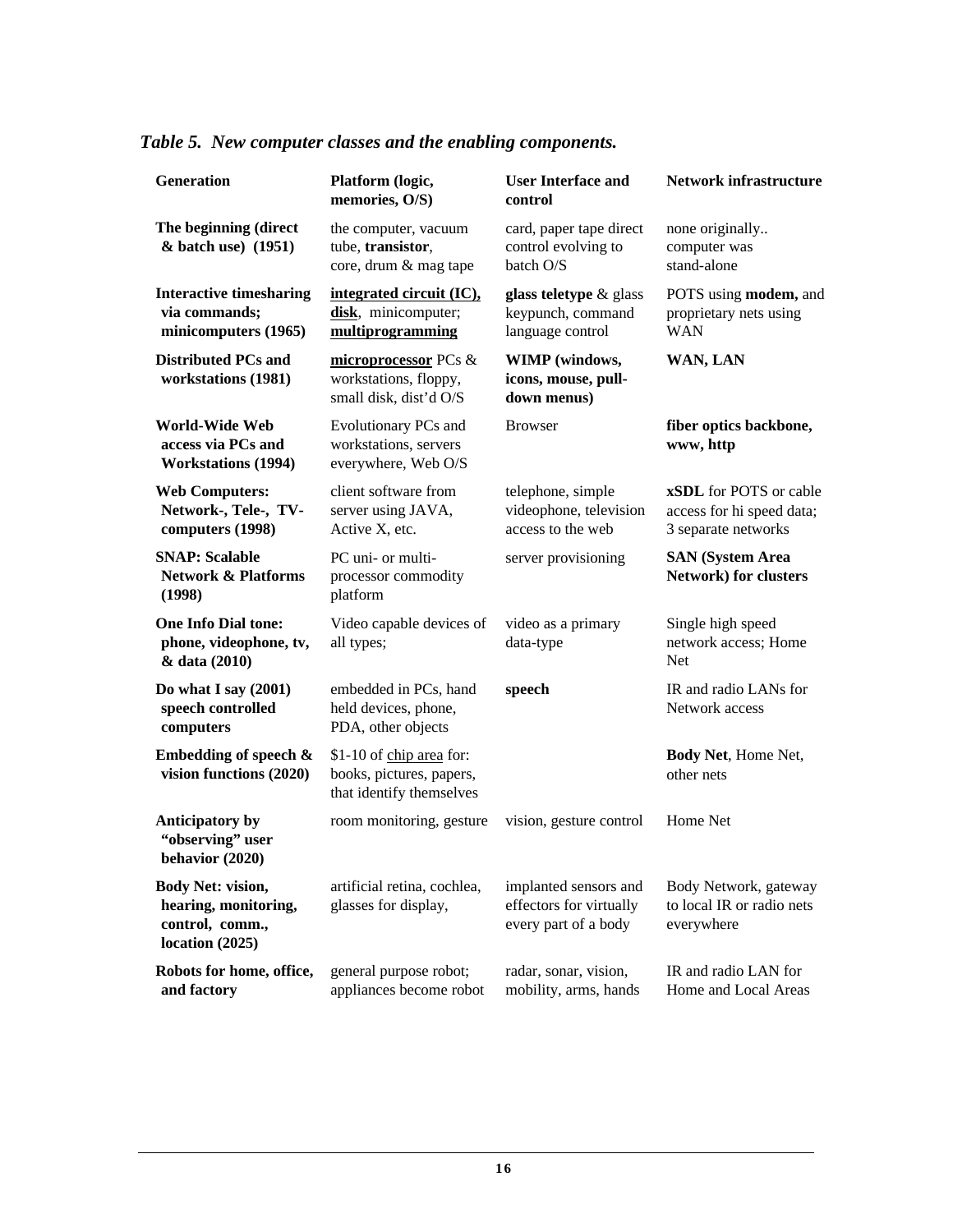### *MicroSystems: Systems-on-a-chip*

The inevitability of complete, computer systems-on-a-chip will create a new *MicroSystems* industry**<sup>5</sup>** . By 2002 we expect a PC-on-a-chip with at least 32 Mbytes, video and audio I/O, built-in speech recognition, and industry standard busses for mass storage, LAN, and communication. Technology will stimulate a new industry for building applications specific computers that require partnerships among, system customers, chip fabricators, ECAD suppliers, intellectual property (IP) owners, and systems builders.

The volume of this new MicroSystem industry will be huge -- at least two orders of magnitude more units than the PC industry. For every PC, there will be thousands of other kinds of systems built around a single chip computer architecture, with its interconnection bus on chip, and that is complete with processor, memory hierarchy, i/o (including speech), firmware, and platform software. With more powerful processors, firmware will replace hardware.

The MicroSystem industry will consist of:

-

- <sup>n</sup> customers building MicroSystems for embedded applications like automobiles, room and person monitoring, PC radio, PDAs, telephones, set top boxes, videophones, smart refrigerators.
- about a dozen foundries that fab MicroSystems.
- <sup>n</sup> custom design companies that supply "core" IP and take the systems responsibility.
- <sup>n</sup> existing computer system companies that have large software investments tied to particular architectures and software
- <sup>n</sup> IP companies that are fab-less and chip-less that supply designs for royalty:
- ECAD companies that synthesize logic and provide design services (e.g. Cadence, Synopsis)
- <sup>n</sup> circuit wizards who design: fast or low power memories (e.g. VLSI Libraries), analog for audio (also a DSP application), radio and TV tuners, radios, GPS, and microelectormechanical systems (MEMS)
- varieties of processors from traditional RISC to DSP and multimedia
- n computer related applications that require much software and algorithm understanding such as communications protocols, and MPEG
- n proprietary interface companies like RAMbus developing proprietary circuits and signaling standards (old style IP).

Like previous computer generations stemming from Moore's Law, a MicroSystem will most likely have a common architecture consisting of: Instruction Set Architecture (ISA) such as the 80xx, MIPS, or ARM; a physical or bus interconnect that is wholly on the chip and used to interconnect processor memory and a variety of i/o interfaces (disk, ethernet, audio,…); and software to support real time and end use applications. As in the past, common architectures are essential to support the myriad of new chips economically.

Will this new industry just be an evolution of custom microcontroller and microprocessor suppliers, or a new structure like that that created the minicomputer, PC, and workstation systems industries? Will

<sup>&</sup>lt;sup>5</sup> Thirty-six ECAD, computer, and semiconductor firms announced an "alliance" to facilitate building systems-on-achip on September 4, 1996.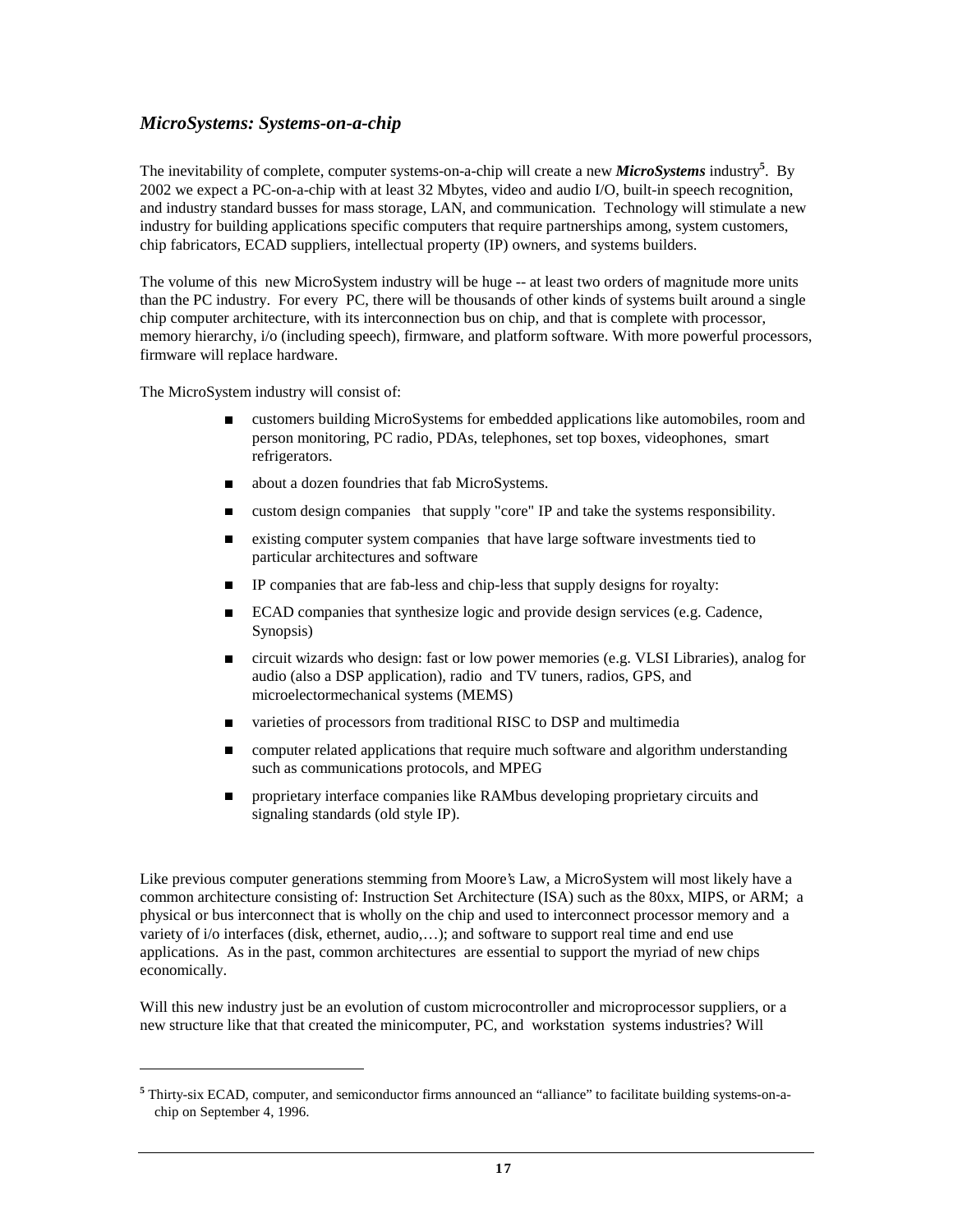computer companies make the transition to MicroSystems companies or will they just be IP players? Who will be the MicroSystem companies? What's the role for software companies?

### *Web Computers*

-

The world wide web using Internet has stimulated other computer classes to emerge, including Network Computers for corporate users, telecomputers, and television computers that are attached to phones and television sets. These near term computers use existing networks and interfaces to enhance the capability of the phone and television. In the longer term, they are integrated with all communications devices, including mobile computers and phones.

By building Web computers into telephones, TV set tops and TV sets (e.g. WebTV), and TV connected games much of the world will have instantaneous access to the web without the complexity associated with managing personal computers that will limit its use.

### *Scalable Computers Replace Non-scalable Multiprocessor Servers*

Large scale systems will be built as clusters of low cost, commodity, multiprocessor computers that communicate with one another through a fast, system area network (SAN). Clusters enable scalability to 1000s of nodes. A cluster can operate as a single system for database and on-line transaction processor (OLTP) applications. The cluster can exploit the parallelism implicit in serving multiple users in parallel or in processing large queries involving many storage devices.

Clusters will replace mainframes and minicomputer servers built as large multiprocessors with dozens of processors that share a common, high-speed bus**<sup>6</sup>** . Personal computers with only 1-4 processors are the most cost-effective nodes are dramatically less expensive, yet scalable in size, performance, location, and reliability. In 1996 (Gray, 1996), a PC cluster of several dozen nodes can perform a billion transactions per day. This is an more transaction throughput than the largest mainframe cluster.

One need for scalability comes from serving world-wide web information because web traffic and the number of users doubles annually. Future web servers will have to deliver more complex data, voice and video as subscriber expectations increase.

It's unlikely that clusters which are loosely connected computers will be a useful base for technical computing because these problems require substantial communication among the computers for each calculation. The underlying parallelism using multi-computers is a challenge that has escaped computer science and applications developers for decades, despite billions of dollars of government funding. More than likely, scientific computing will be performed on computers that evolve from the highly specialized, Cray-style, multiple, vector processor architecture with a shared memory for the foreseeable future.

### *Useful, self-maintaining computers versus users as system managers*

As the computer evolves to become a useful appliance we must remedy today's software paradox where more software provides more functions to save time, but more software increases the complexity and maintenance costs to reduce time. One of two paths may be followed, either (1) far greater complexity or (2) simplicity:

<sup>&</sup>lt;sup>6</sup> A bus is a collection of wires used as a switch that allows processor, memory, and input-output components to communicate with one another.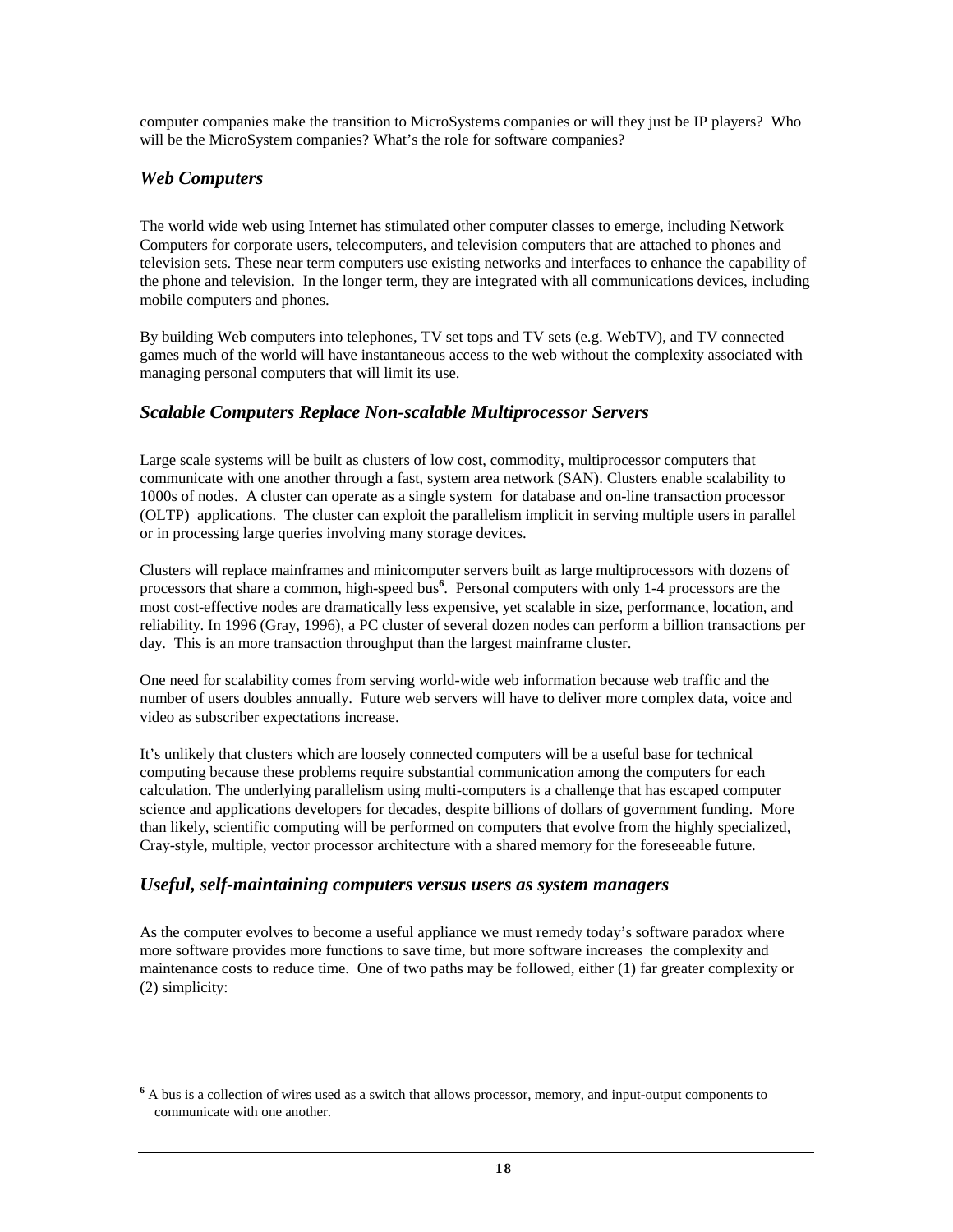- 1. specialized functional computers and components that know how to install and maintain themselves; This means that once a computer or a component such as a telephone, videophone, or printer arrives in an environment, such as a room, it must operate with other components reliably and harmoniously.
- 2. dynamically loading software from central servers to small, diskless computers such as a web terminal.

### *Telepresence* **for work** *is the Long-term "Killer" Application*

Telepresence is "being there, while being here at possibly some other time". Thus telepresence technology provides for both space and time shifting by allowing a user to communicate with other users via text, graphics, voice, video, and shared program operation. Communication may be synchronous with a meeting or event, or it may be asynchronous as in voice mail or electronic mail. Computers also provide for time compression since prior multimedia events can be "played back" in a non-linear fashion at rates that match the viewer's interest.

Telepresence can be for work, entertainment, education, plain communication going beyond telephony, videotelephony, mail and chat. Telepresence for work is most likely to be the "killer" app that when we look back in 2047. The question is, can mechanisms be invented for telepresence to be nearly as good as or even better than presence?

Bell characterized telepresence in four dimensions (Frankel 1996):

- mechanism: synchronous e.g. phone, chat, videophone distributed application sharing: and asynchronous such as voice mail electronic mail, video mail, web access to servers via direct use and agents. Various channels include program transfer and shared control, phone, videophone, chat windows and blackboards.
- group size  $&$  structure: 1:1 and small group meetings, 1:n presentation events
- n purpose: meetings and broadcast events to interview, problem solve, sell, present, educate, operate a remote system
- <sup>n</sup> work type segmented by professional discipline: engineering, finance, medicine, science, etc.

Given the modest growth in teleconferencing, and the past failures of videophones, one might be skeptical of my prediction that telepresence will be a "killer app". We are quite certain that within a decade, users will spend at least ¼ of their time, not including the time they access static web information, being telepresent. This is based on the cost of time, travel, and web access terminals coupled with the ubiquity of built in, no extra cost voice and video that can utilize POTS. In 1997 video encoding standards and products using POTS and that are compatible with telephones have just been introduced. The final telepresence inhibitor, lack of enough common platforms, explained by Metcalfe's Law will be almost entirely eliminated within a few years. Until videotelephony is ubiquitous so that everyone can communicate freely, it has little value.

#### *Computers, devices, and appliances that understand speech*

In 1960, after one year of working on speech research, one of us (GB) decided to work on building computers because he predicted that it would take 20 years before any useful progress could be made. Progress has been slower than this prediction by almost a factor of two. In 1997, speech input is used for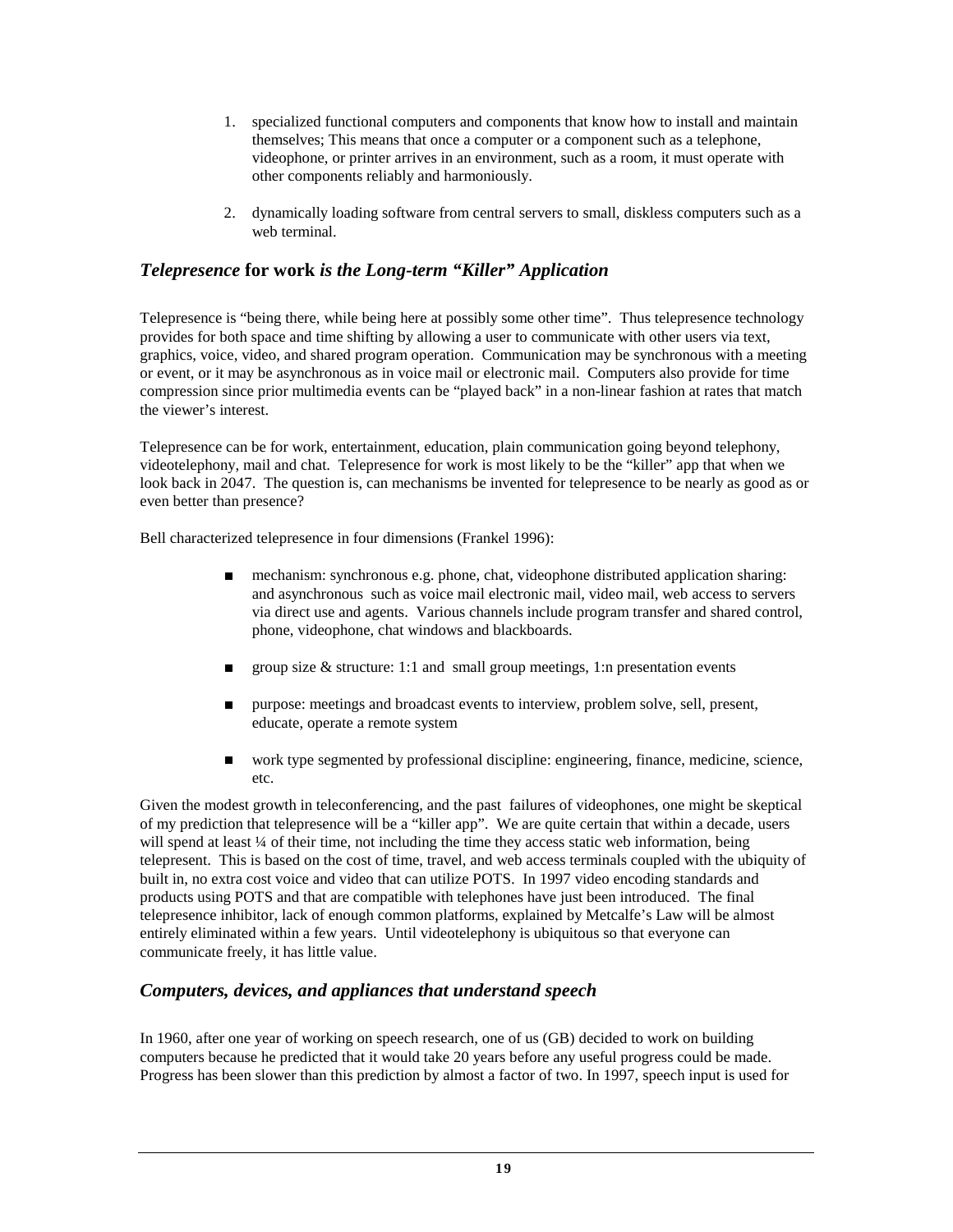interface control and context-sensitive report generation, although speech dictation systems were available in 1990.

We believe we can optimistically assume that by 2010, speech input and output will be ubiquitous and available for every system that has electronics, including cars, computers, household appliances, radios, phones, television, toys, watches, and home or office security and environment control such as heating and lighting.

### *Video: Synthesis, Analysis, and Understanding*

The ability to synthesize realistic video in real time is the next human interface barrier. This will allow entire plays and movies to be synthetically generated. It will also allow a face-to-face Turing between a "computer synthesized image" and a person. It would seem unlikely that a computer posing as a person will be able to interact visually with a person without detection within 50 years (Kurzweil, 1990).

To illustrate evolution of a constant cost, increasing performance computer, we can look at the time when it is possible to "render and view" a movie at film resolution (approx. 20 Mpixels), in real time. Using 1994 SUN computers**<sup>7</sup>** , each high-resolution film frame of Toy Story took seven hours to compute on a 165 million instruction per second (Mips) processor. Real time rendering requires a 605,000 times speed-up (7 hours/frame x 3600 seconds/hour x 24 frames/second). This requires 100 million Mips or 100 Teraops, and a computer of this speed would not be available until about 2030. However, rendering video for high definition television would require only 6 Teraops, that would be obtained 6 years earlier. Image synthesis algorithms speed up improvements are almost certain to be equal to hardware improvements so that only half this time will be required and the goal will be reached by 2010. Similarly, using special purpose rendering hardware can reduce the cost to PC price levels, provided there's a consumer desktop market e.g. games. In fact the first products using Microsoft's Talisman rendering architecture promises to generate, high resolution video of natural scenes by 1998. This will enable the desktop production of television from programs, not merely systems that store, manipulate and playback video.

### *Robots enabled by computers that see and know where they are*

The assimilation of real world data of every form, including video, global position and radar, enables new computers including useful home, office and industrial robots. Radio networks and GPS opens up more possibilities by having objects that know where they are and can report their state, that are not just adaptations of cellular phones. Everything from keys to cars and people, need not be lost.

Can useful, general purpose robots that work with everyday home or work appliances and tools such as dishwashers, brooms, vacuum cleaners, stoves, copiers, filing cabinets, construction tools and equipment, and office supply rooms be built in this short time? Or will we simply make each appliance that actually does the work more helpful? We will see a combination of the two approaches. Initially, specialized, but compatible appliances and tools will be built, followed by robots that can carry out a wide variety of activities.

### *Body Nets – Interconnecting all the computers that we carry*

 $\overline{a}$ 

A wide range of prosthetic devices are being designed, deployed and researched including artificial eyes (Dagnelie, and Massof, 1996). It is unclear when the computer will interface with humans biologically with implants to the visual cortex for artificial vision, rather than the superficial, mechanical ways they do now.

**<sup>7</sup>** The entire movie required 200 computers that ran two years (0.8 million hours) at a combined rate of 33 Gips.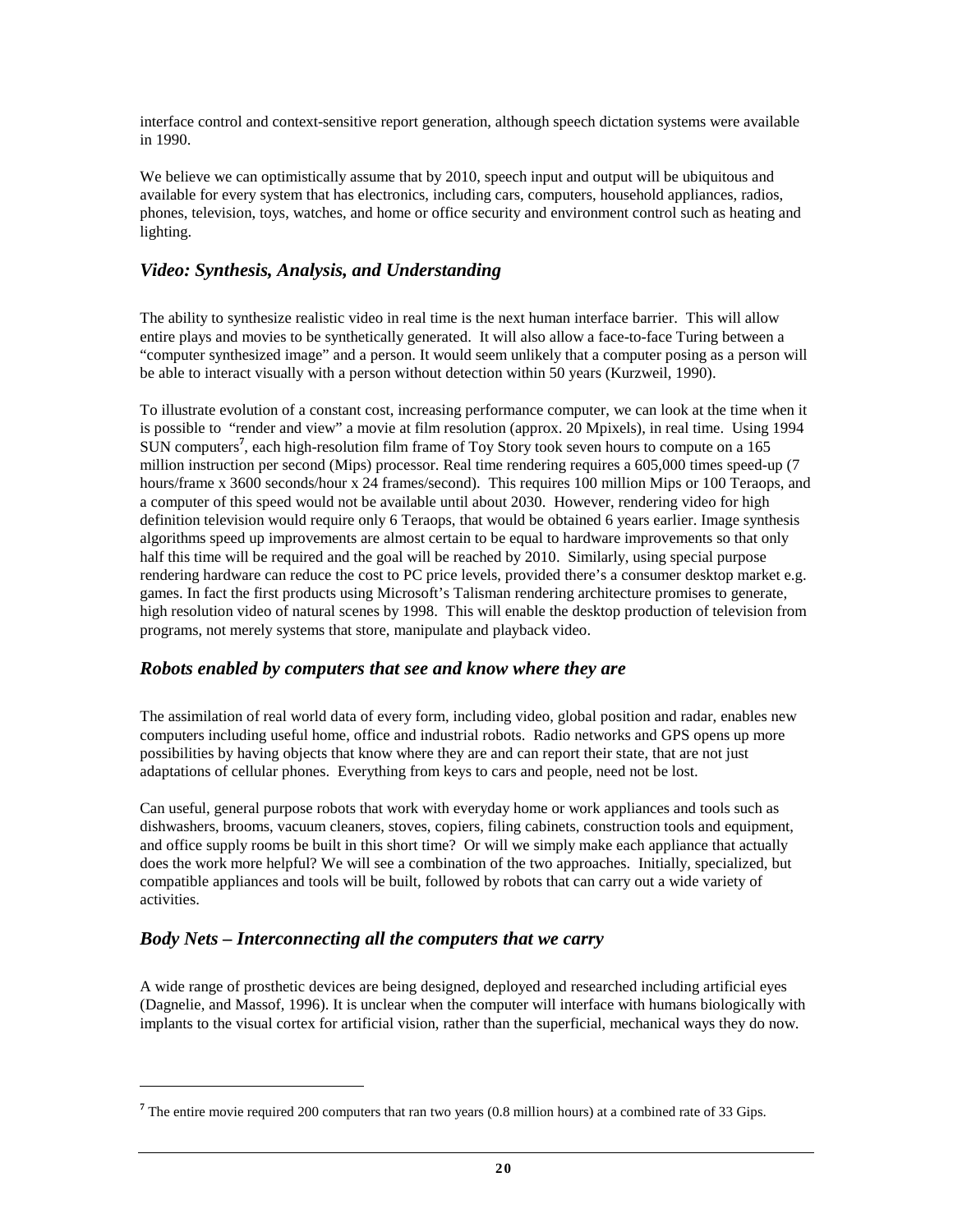The range of apps can vary from personal health care, control, assistance, and enhancement of human functions, to security, and communication. Wearable computers are built today to help workers operate in complex physical and logical spaces such as an airplane and wiring closet.

We can even imagine building the ultimate personal assistant consisting of "on body" computers that can record, index, and retrieve everything we've read, heard, and seen. In addition to dealing with information, the body networked monitoring computers could act as a "guardian angel."

The world-wide web offers the most potential for change at all levels of health care through standardization and universal access, including: on line information; linking human and machine created information, medical equipment, and body networked computers; caring for people by communicating with them; and on board monitoring that would warn of an event such as an impeding heart attack.

### *Computers disappear to become components for everything*

Within five years, a new MicroSystems industry will emerge. It will be based on intellectual property, that designs highly specialized nearly zero cost, systems-on-a-chip. Semiconductor foundries will build the one chip computers that have been specified by customers such as "smart appliance" manufacturers and designed by the intellectual property computer companies. These one chip, fully-networked, systems will available to be customized so that they may be used everywhere.

In 2047, the computer population is likely to be 100,000 times larger as they disappear into everything! The challenges of ubiquity through embedding into every object can positively influence computers' direction towards higher human productivity and enjoyment.

Some examples include appliances, books, pictures, and toys that communicate with one another and with us by voice, vision, and action in the context of their function. One can imagine a smart and helpful kitchen would be a dietitian, manage food (shop and control inventory), cook, serve, and clean up. If a device can be cyberized, it will.

# **On predictions… and what could go wrong**

Mis-predictions are legend: in 1943 Thomas Watson Sr. predicted that only five computers were needed for the country; in 1977 Ken Olsen, former CEO of Digital predicted that there would be no use for home computers. In July 1995, Bob Lucky, Vice President of Bellcore stated that: "if we couldn't predict the Web, what good are we?"

The 1962 special issue of the IRE predicted the next 50 years. Since 2010 is when semiconductor density improvement is predicted to decline or end, we can observe the progress needed to meet these early predictions.

Camras predicted a small, non-mechanical, ubiquitous memory pack, that held  $10^{20}$  bits. This still appears unattainable in 2047 without some new material. He used telephony to update and communicate among the packs. He predicted home shopping, home education, and electronic payments using individual memory packs. He also predicted that consumable everyday items like food, drugs, fuel, etc. would be delivered in pipelines in suspension.

Harry F. Olson, who headed speech research at RCA's Sarnoff Labs, predicted: "There appears to be no doubt that these *(speech)* systems will be developed and commercialized because all significant steps have been made toward this goal." Three systems he described were speech to text, and speech in one language to either written or spoken speech in another language.

 $\blacksquare$  Microphone > analyzer > code > typer > pages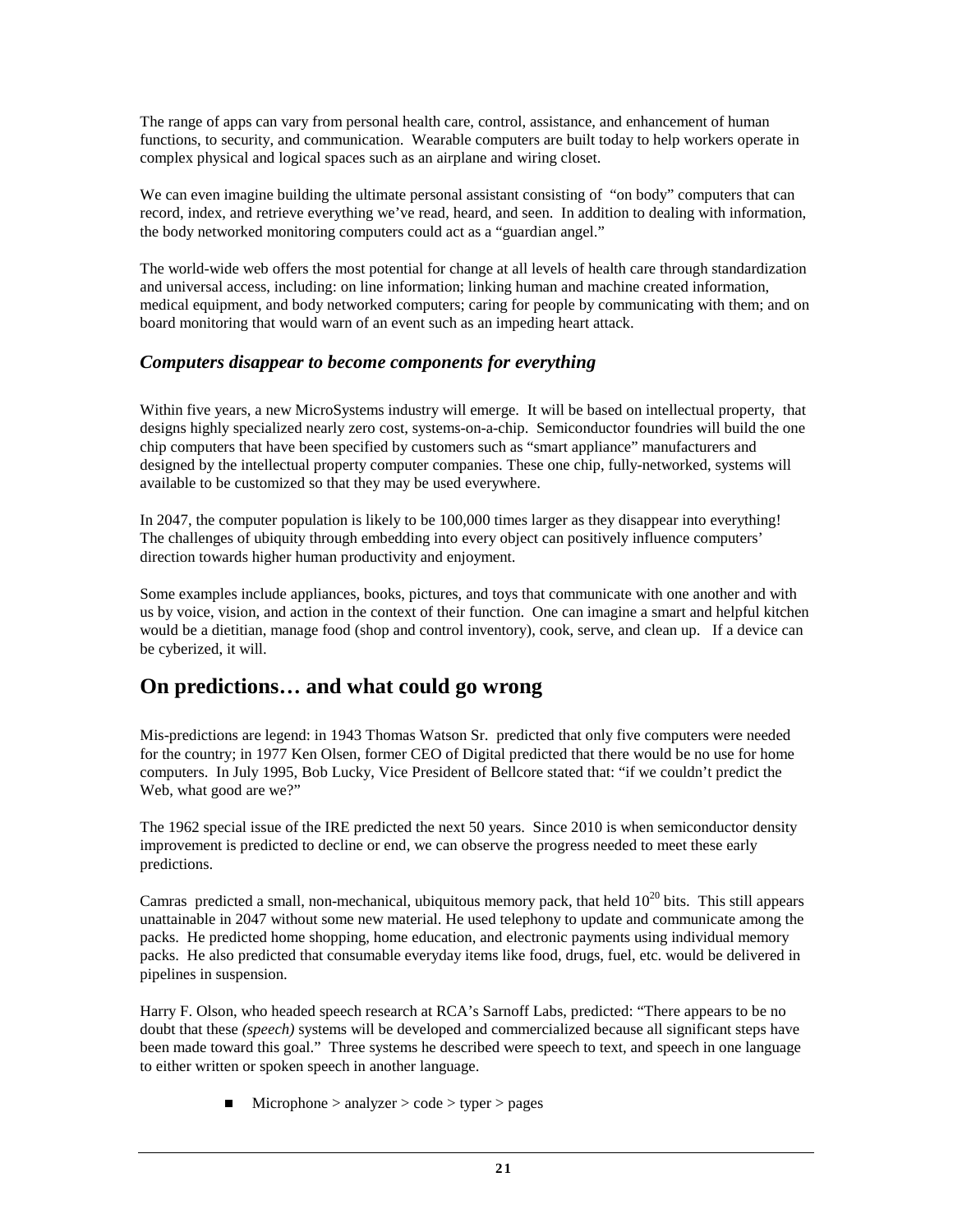- $Microphone > analyzer > code > translation > code > type r > pages$
- $Microphone > analyzer > code > translation > code >$ synthesizer > output speech.

Simon Ramo, Founder of TRW, predicted a national network and selective databases that could be accessed by scholars, lawyers and the health care patients and servers. The simulation he prophesied for engineering design has occurred, as well as reservation and electronic payment systems.

One 1969 report for the Naval Supply Command (Bernstein, 1969), using Delphi Panel of Experts forecast the following:

- For spoken inputs, a computer will interpret simple sentences by 1975
- Some form of voice input-output will be in common use by 1978 at the latest
- $\blacksquare$  Computers can be taught, thereby growing in utility by 1988
- **n** Personal terminals that simulate activities in functional departments by 1975
- <sup>n</sup> Advances in cores, wire and thin film will provide large memories with one million words by 1976
- **n** Terabit memories at a price of 1 million dollars may be possible by  $1982$
- Card readers will peak at 1500 cards per minute by 1974 and then their use will decline
- Computer architecture will have parallel processing by 1975

Raj Reddy and one of us (GB) have two near term (2003) bets: AI has had as significant effect on society as the transistor, and a production model car will be available that drives itself.

Moore is unwilling to make predictions about growth beyond 2010 when various limits are reached in both materials that can resolve a bit and processing. Moore once predicted (Moore, 1980) that packaging and power supply voltages would not change from dual-in line and 5 volts.

In another case, one of us (GB) wrote about the future (Bell and McNamara, 1991) yet failed to predict the Internet. This was brought about by the serendipity of research that created a workable client-server architecture due to the standardization around the WWW, HTML, and Mosaic browser. Predictions about computer performance, structure, and applications were correct.

In predicting, the major question for 2047 is whether the technology flywheel will continue with new useful applications to sustain the investment to find more useful applications?

# **Acknowledgments**

The author is indebted to colleagues at Microsoft, and especially the Bay Area Research Center (BARC) researchers, and the writings and ideas of Bill Gates and Nathan Myhrvold. Sheridan Forbes of SGI helpful with the content and form. David Lyon of Cirrus Logic's PCSI division provided information about wireless networks.